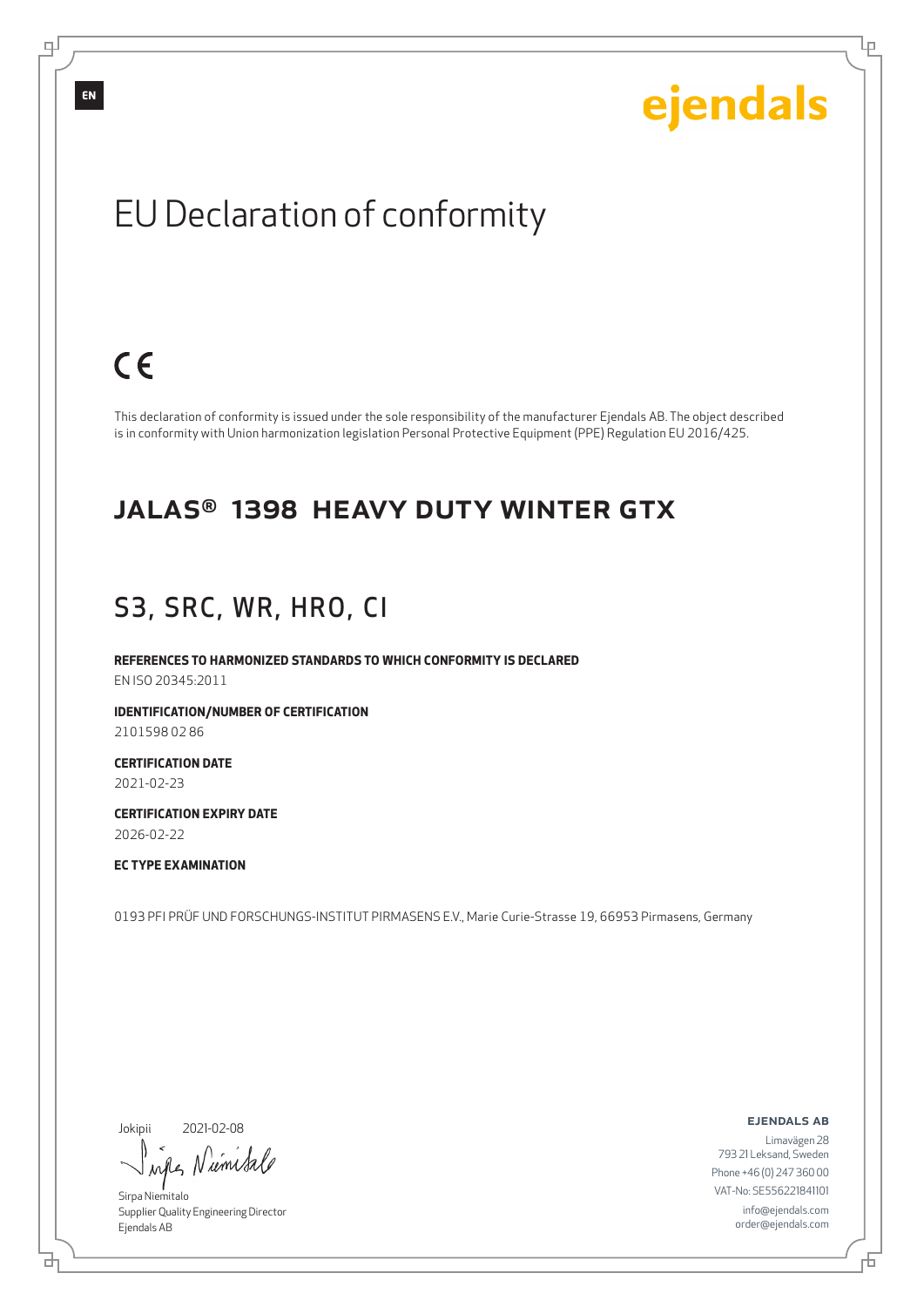Lр

### EU-försäkran om överensstämmelse

### $C \in$

Denna försäkran om överensstämmelse utfärdas på eget ansvar av tillverkaren Ejendals AB. Föremålet för försäkran överensstämmer med EU-harmoniserad lagstiftning för personlig skyddsutrustning (PPE), EU-förordning 2016/425.

#### JALAS® 1398 HEAVY DUTY WINTER GTX

### S3, SRC, WR, HRO, CI

**HÄNVISNINGAR TILL DE HARMONISERADE STANDARDER SOM AVSES MED FÖRSÄKRAN OM ÖVERENSSTÄMMELSE** EN ISO 20345:2011

**IDENTIFIERING/CERTIFIKATSNUMMER** 2101598 02 86

**CERTIFIERINGSDATUM** 2021-02-23

**CERTIFIERINGENS UTGÅNGSDATUM** 2026-02-22

#### **EG-TYPINTYG**

0193 PFI PRÜF UND FORSCHUNGS-INSTITUT PIRMASENS E.V., Marie Curie-Strasse 19, 66953 Pirmasens, Germany

Jokipii

브

2021-02-08

wife Numita

Sirpa Niemitalo Supplier Quality Engineering Director Ejendals AB

ejendals ab

Б

Limavägen 28 793 21 Leksand, Sweden Phone +46 (0) 247 360 00 VAT-No: SE556221841101 info@ejendals.com order@ejendals.com

டி

**SV**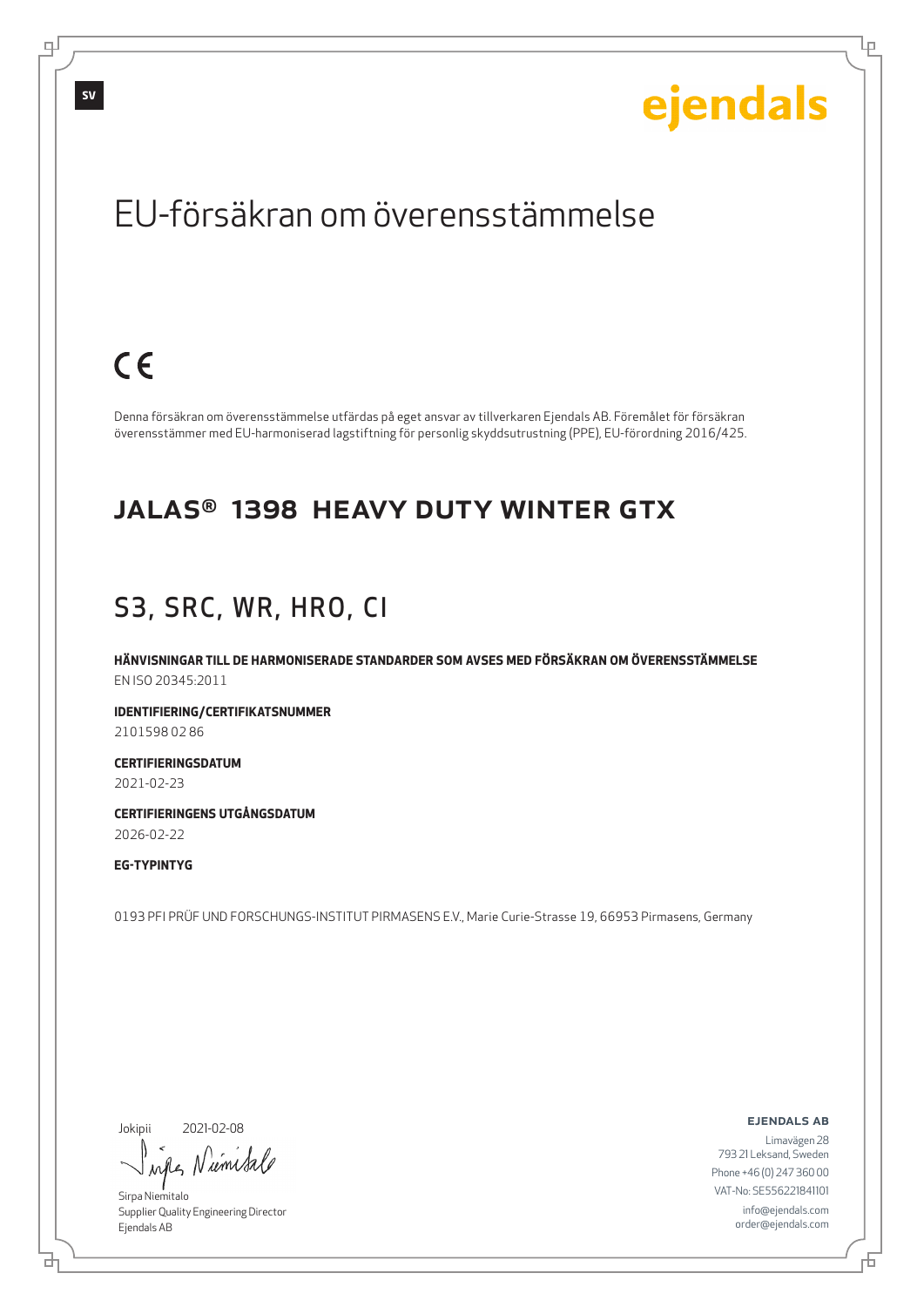### EF-erklæringen om overensstemmelse

### $C \in$

Denne overensstemmelseserklæring udstedes alene på Ejendal AB ansvar. De produkt, der er beskrevet er i overensstemmelse med Europa-Parlamentets og Rådets forordning (EU) 2016/425 2016 om personlige værnemidler.

#### JALAS® 1398 HEAVY DUTY WINTER GTX

### S3, SRC, WR, HRO, CI

**HENVISNINGER TIL DE HARMONISEREDE STANDARDER TIL HVILKE OVERENSSTEMMELSE ER ERKLÆRET** EN ISO 20345:2011

**IDENTIFIKATION/CERTIFICERINGSNUMMER** 2101598 02 86

**CERTIFICERINGSDATO** 2021-02-23

**UDLØB PÅ CERTIFICERING** 2026-02-22

**EC-TYPE UNDERSØGELSE**

0193 PFI PRÜF UND FORSCHUNGS-INSTITUT PIRMASENS E.V., Marie Curie-Strasse 19, 66953 Pirmasens, Germany

Jokipii

б

2021-02-08

wife Niemisa

Sirpa Niemitalo Supplier Quality Engineering Director Ejendals AB

ejendals ab

Б

Limavägen 28 793 21 Leksand, Sweden Phone +46 (0) 247 360 00 VAT-No: SE556221841101 info@ejendals.com order@ejendals.com

டி

**DA**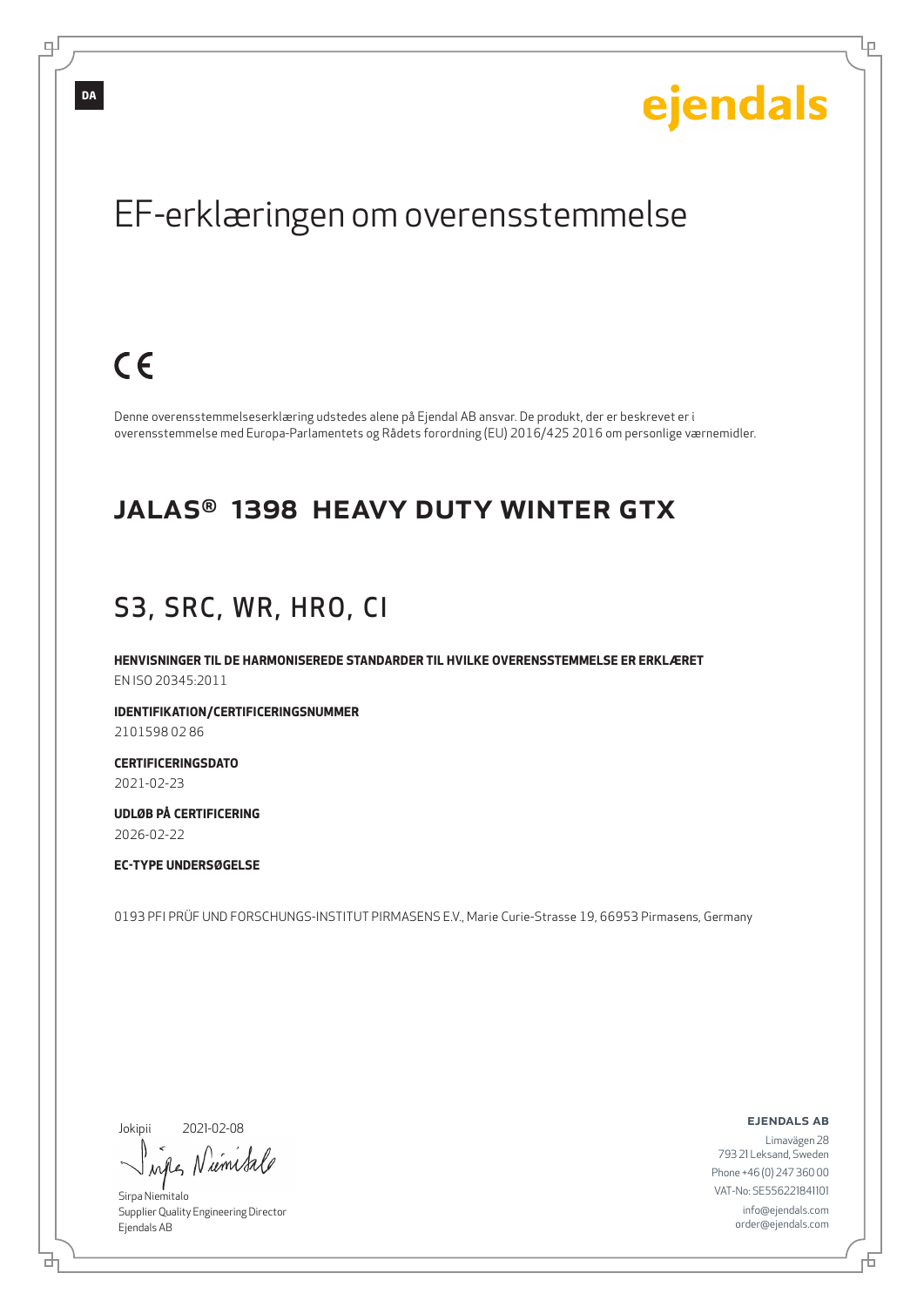Lр

### EU-asetuksen Vaatimustenmukaisuusvakuutus

# $C \in$

Valmistaja Ejendals AB antaa tämän vaatimustenmukaisuusvakuutuksen omalla vastuullaan. Kuvattu vakuutuksen kohde täyttää Euroopan unionin yhdenmukaistamislainsäädännössä henkilösuojaimia koskevan asetuksen EU 2016/425 vaatimukset.

#### JALAS® 1398 HEAVY DUTY WINTER GTX

### S3, SRC, WR, HRO, CI

**VIITTAUKSET YHDENMUKAISTETTUIHIN STANDARDEIHIN, JOITA VAATIMUSTENMUKAISUUSVAKUUTUS KOSKEE** EN ISO 20345:2011

**SERTIFIKAATIN NUMERO** 2101598 02 86

**SERTIFIOINTIPÄIVÄMÄÄRÄ** 2021-02-23

**SERTIFIKAATIN VIIMEINEN VOIMASSAOLOPÄIVÄ** 2026-02-22

#### **EC-TYYPPIHYVÄKSYNTÄ**

0193 PFI PRÜF UND FORSCHUNGS-INSTITUT PIRMASENS E.V., Marie Curie-Strasse 19, 66953 Pirmasens, Germany

Jokipii

б

2021-02-08

wife, Niemital

Sirpa Niemitalo Supplier Quality Engineering Director Ejendals AB

ejendals ab

Limavägen 28 793 21 Leksand, Sweden Phone +46 (0) 247 360 00 VAT-No: SE556221841101 info@ejendals.com order@ejendals.com

டி

**FI**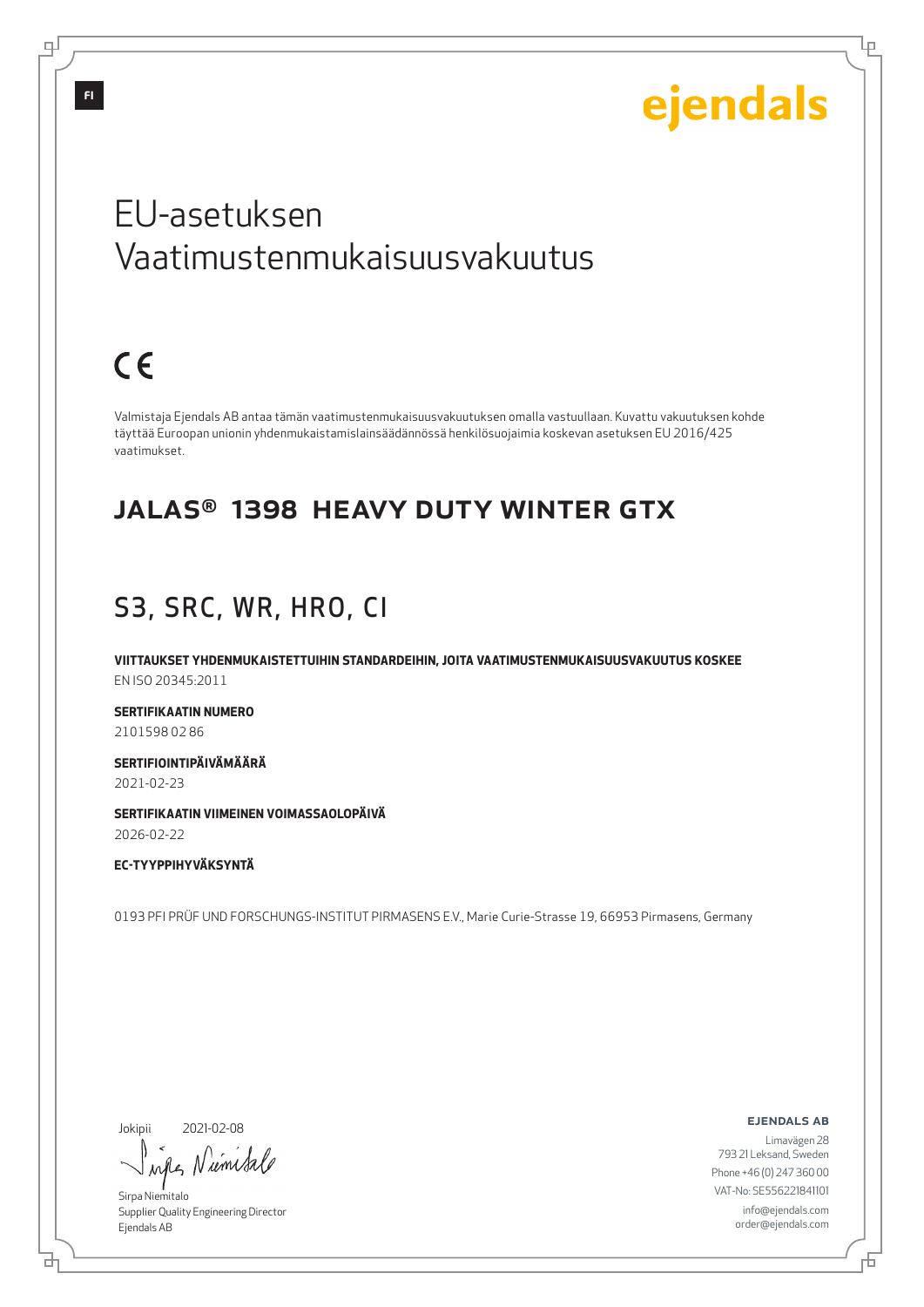Lр

### Déclaration de conformité de l'Union Européenne

## $C \in$

La présente déclaration de conformité est établie sous la seule responsabilité du fabricant, Ejendals AB. L'objet décrit est conforme à la Règlementation 2016/425 de l'Union Européenne sur l'harmonisation des législations de l'Union Européenne relatives aux équipements de protection individuelle (EPI).

#### JALAS® 1398 HEAVY DUTY WINTER GTX

### S3, SRC, WR, HRO, CI

**RÉFÉRENCES AUX NORMES HARMONISÉES PAR RAPPORT AUXQUELLES LA CONFORMITÉ EST DÉCLARÉE** EN ISO 20345:2011

**IDENTIFICATION/NUMÉRO DE CERTIFICATION** 2101598 02 86

**DATE DE CERTIFICATION** 2021-02-23

**DATE D'EXPIRATION DU CERTIFICAT** 2026-02-22

#### **EXAMEN DE TYPE EC**

0193 PFI PRÜF UND FORSCHUNGS-INSTITUT PIRMASENS E.V., Marie Curie-Strasse 19, 66953 Pirmasens, Germany

Jokipii

브

2021-02-08

wife, Niemisa

Sirpa Niemitalo Supplier Quality Engineering Director Ejendals AB

ejendals ab

Б

Limavägen 28 793 21 Leksand, Sweden Phone +46 (0) 247 360 00 VAT-No: SE556221841101 info@ejendals.com order@ejendals.com

₫

**FR**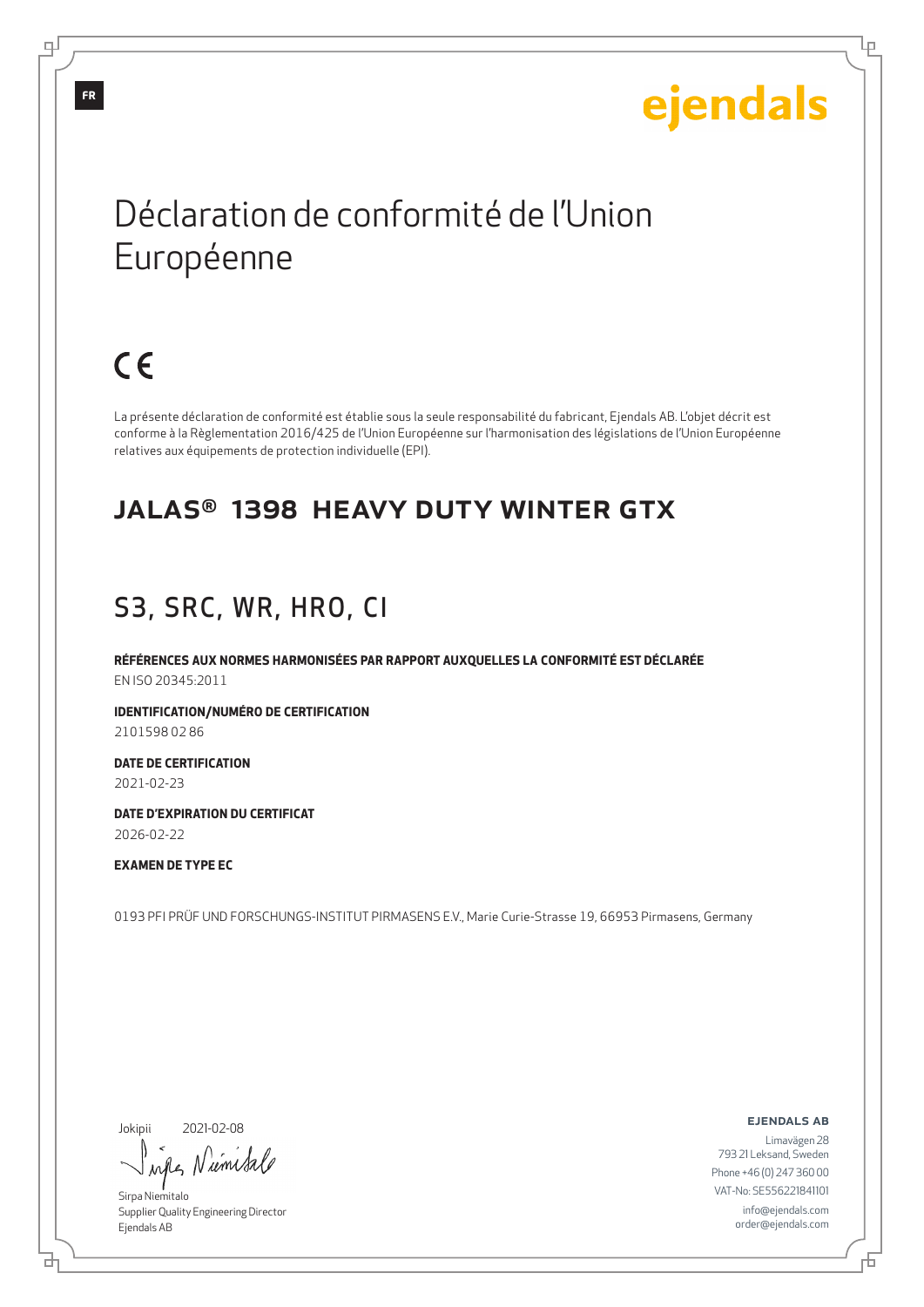Lр

## EU-Konformitätserklärung

## $C \in$

Diese Konformitätserklärung wurde unter der alleinigen Verantwortung des Herstellers Ejendals AB ausgestellt. Das beschriebene Objekt stimmt mit den Harmonisierungsrechtsvorschriften zu persönlicher Schutzausrüstung (PSA) Verordnung EU 2016/425 überein.

#### JALAS® 1398 HEAVY DUTY WINTER GTX

#### S3, SRC, WR, HRO, CI

**VERWEIST AUF HARMONISIERTE NORMEN, FÜR DIE KONFORMITÄT ERKLÄRT WIRD** EN ISO 20345:2011

**KENNZEICHNUNG/ZERTIFIZIERUNGSNUMMER** 2101598 02 86

**DATUM DER ZERTIFIZIERUNG**

2021-02-23

**ABLAUFDATUM DES ZERTIFIKATES** 2026-02-22

**EG-BAUMUSTERPRÜFUNG**

0193 PFI PRÜF UND FORSCHUNGS-INSTITUT PIRMASENS E.V., Marie Curie-Strasse 19, 66953 Pirmasens, Germany

Jokipii

브

2021-02-08

wife Numita

Sirpa Niemitalo Supplier Quality Engineering Director Ejendals AB

ejendals ab

Б

Limavägen 28 793 21 Leksand, Sweden Phone +46 (0) 247 360 00 VAT-No: SE556221841101 info@ejendals.com order@ejendals.com

டி

**DE**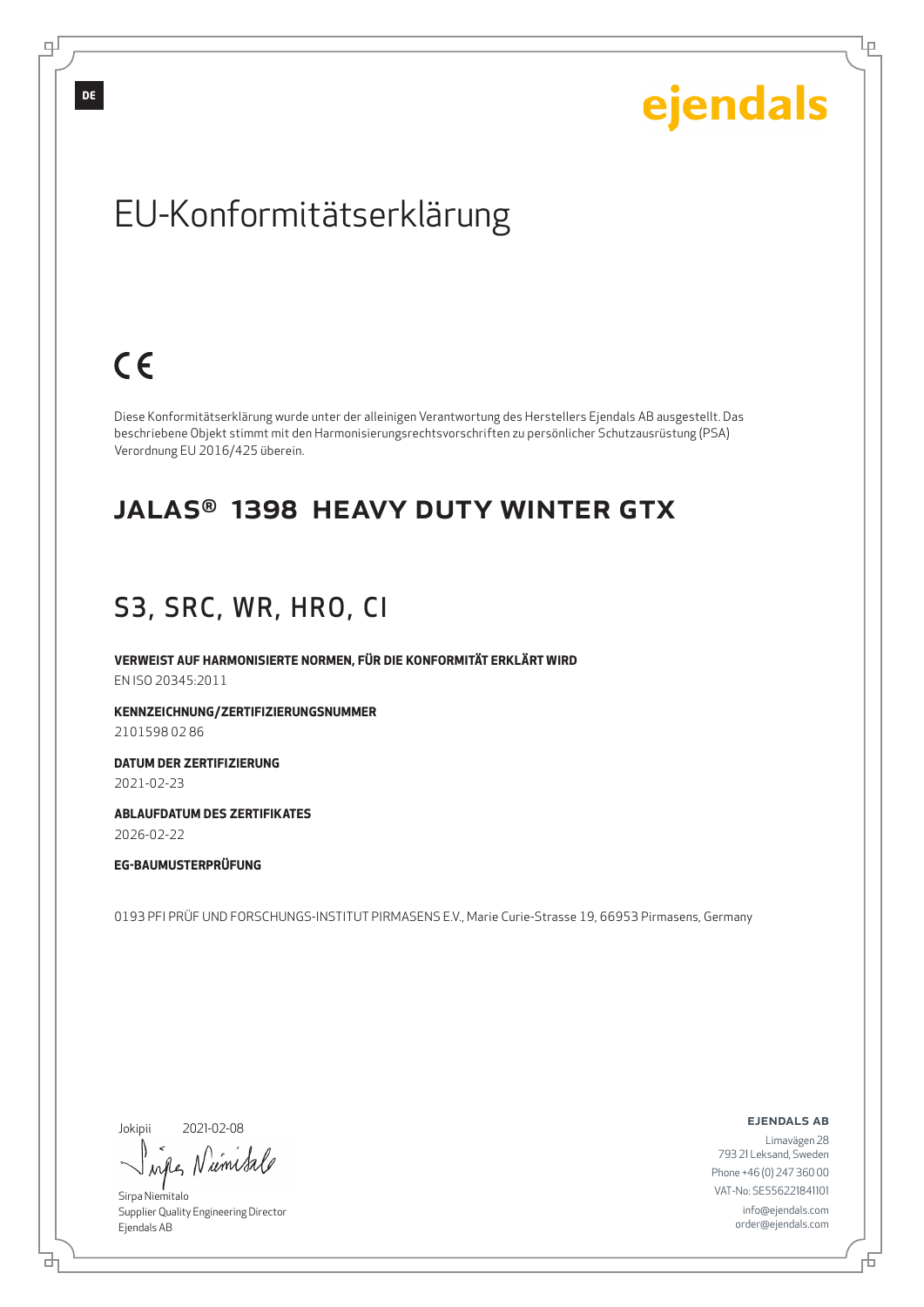ejendals

Ļμ

### EU-samsvarserklæring

### $C \in$

Denne samsvarserklæringen er gitt ut ene og alene under ansvaret til produsenten Ejendals AB. Objektet som er beskrevet, er i samsvar med EUs harmoniseringsregelverk EU-forskrift for personlig verneutstyr (PVU) EU 2016/425.

#### JALAS® 1398 HEAVY DUTY WINTER GTX

### S3, SRC, WR, HRO, CI

**REFERANSER TIL HARMONISERTE STANDARDER MED ERKLÆRT OVERENSSTEMMELSE** EN ISO 20345:2011

**IDENTIFISERING/SERTIFISERINGSNUMMER**

2101598 02 86

**SERTIFISERINGSDATO**

2021-02-23

**UTLØPSDATO SERTIFISERING** 2026-02-22

#### **EU-TYPEUNDERSØKELSE**

0193 PFI PRÜF UND FORSCHUNGS-INSTITUT PIRMASENS E.V., Marie Curie-Strasse 19, 66953 Pirmasens, Germany

Jokipii

브

2021-02-08

wife Niemital

Sirpa Niemitalo Supplier Quality Engineering Director Ejendals AB

ejendals ab

Б

Limavägen 28 793 21 Leksand, Sweden Phone +46 (0) 247 360 00 VAT-No: SE556221841101 info@ejendals.com order@ejendals.com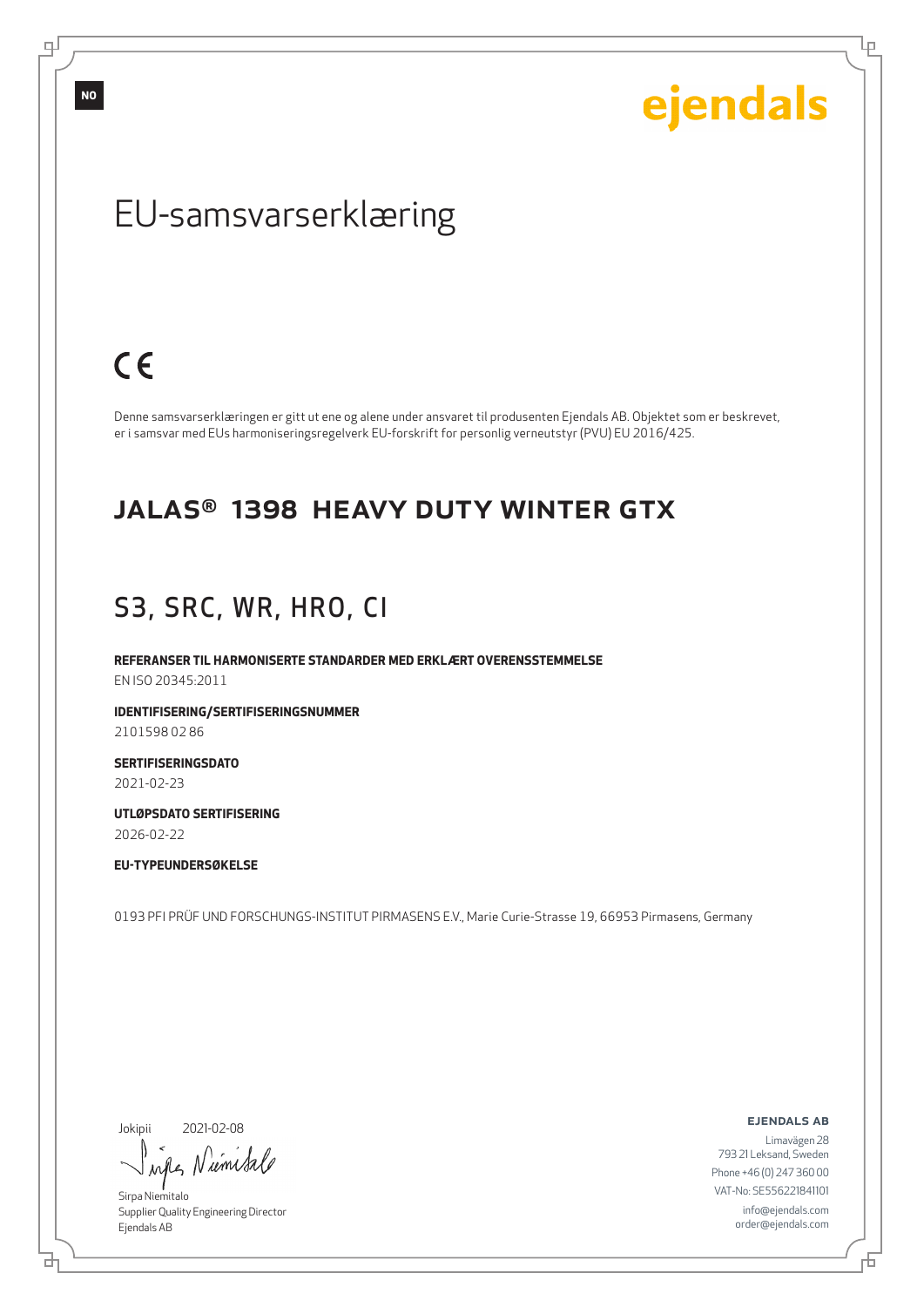Lр

### ЕС Декларация соответствия

## $C \in$

Эта декларация соответствия выпущена под ответственностью производителя Ejendals AB. Объект соответствует законодательным требованиям ЕС, указанным в Регламенте о средствах индивидуальной защиты (СИЗ) 2016/425.

### JALAS® 1398 HEAVY DUTY WINTER GTX

#### S3, SRC, WR, HRO, CI

**ССЫЛКИ НА ГАРМОНИЗИРОВАННЫЕ СТАНДАРТЫ, СООТВЕТСТВИЕ КОТОРЫМ ЗАЯВЛЕНО** EN ISO 20345:2011

**ИДЕНТИФИКАЦИОННЫЙ НОМЕР / НОМЕР СЕРТИФИКАТА** 2101598 02 86

**ДАТА ВЫДАЧИ СЕРТИФИКАТА 2021-02-23**

**ДАТА ОКОНЧАНИЯ СРОКА ДЕЙСТВИЯ СЕРТИФИКАТА 2026-02-22**

**ТЕСТИРОВАНИЕ ПО СТАНДАРТУ ЕС** 

0193 PFI PRÜF UND FORSCHUNGS-INSTITUT PIRMASENS E.V., Marie Curie-Strasse 19, 66953 Pirmasens, Germany

Jokipii

б

2021-02-08

when Numita

Sirpa Niemitalo Supplier Quality Engineering Director Ejendals AB

ejendals ab

Б

Limavägen 28 793 21 Leksand, Sweden Phone +46 (0) 247 360 00 VAT-No: SE556221841101 info@ejendals.com order@ejendals.com

**RU**

டி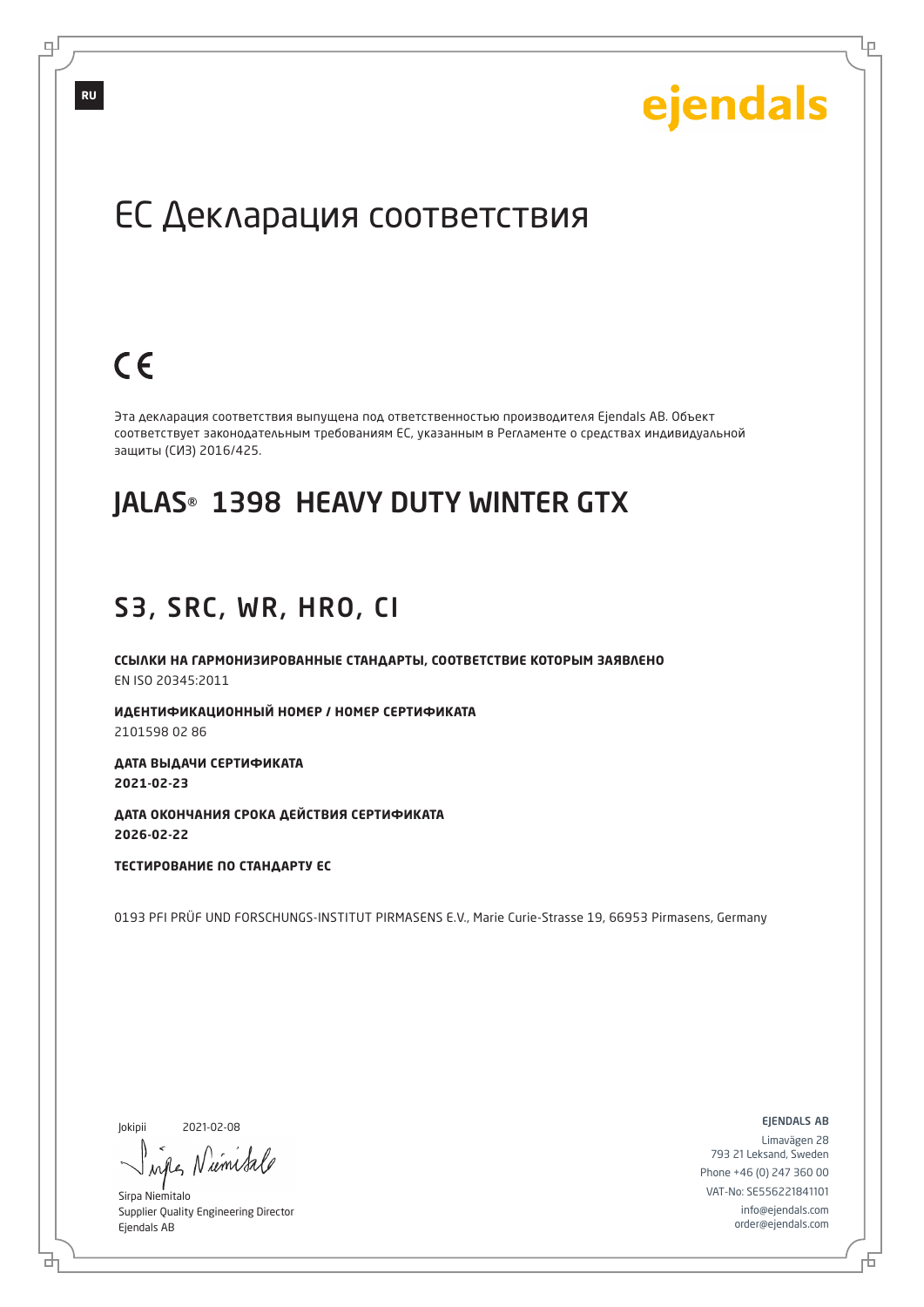## EU-verklaring van conformiteit

## $C \in$

Deze conformiteitsverklaring wordt verstrekt onder volledige verantwoordelijkheid van de fabrikant Ejendals AB. Het beschreven doel is in overeenstemming met de harmonisatiewetgeving van de Unie Persoonlijke beschermingsmiddelen (PBM) Verordening 2016/425.

#### JALAS® 1398 HEAVY DUTY WINTER GTX

#### S3, SRC, WR, HRO, CI

**VERWIJZINGEN NAAR GEHARMONISEERDE NORMEN WAAROP DE CONFORMITEITSVERKLARING BETREKKING HEEFT** EN ISO 20345:2011

**IDENTIFICATIE/NUMMER CERTIFICERING** 2101598 02 86

**CERTIFICERINGSDATUM**

2021-02-23

**VERVALDATUM CERTIFICERING** 2026-02-22

#### **EG-TYPEONDERZOEK**

0193 PFI PRÜF UND FORSCHUNGS-INSTITUT PIRMASENS E.V., Marie Curie-Strasse 19, 66953 Pirmasens, Germany

Jokipii

브

2021-02-08

wifes Niemisa

Sirpa Niemitalo Supplier Quality Engineering Director Ejendals AB

ejendals ab

Limavägen 28 793 21 Leksand, Sweden Phone +46 (0) 247 360 00 VAT-No: SE556221841101 info@ejendals.com order@ejendals.com

டி

**NL**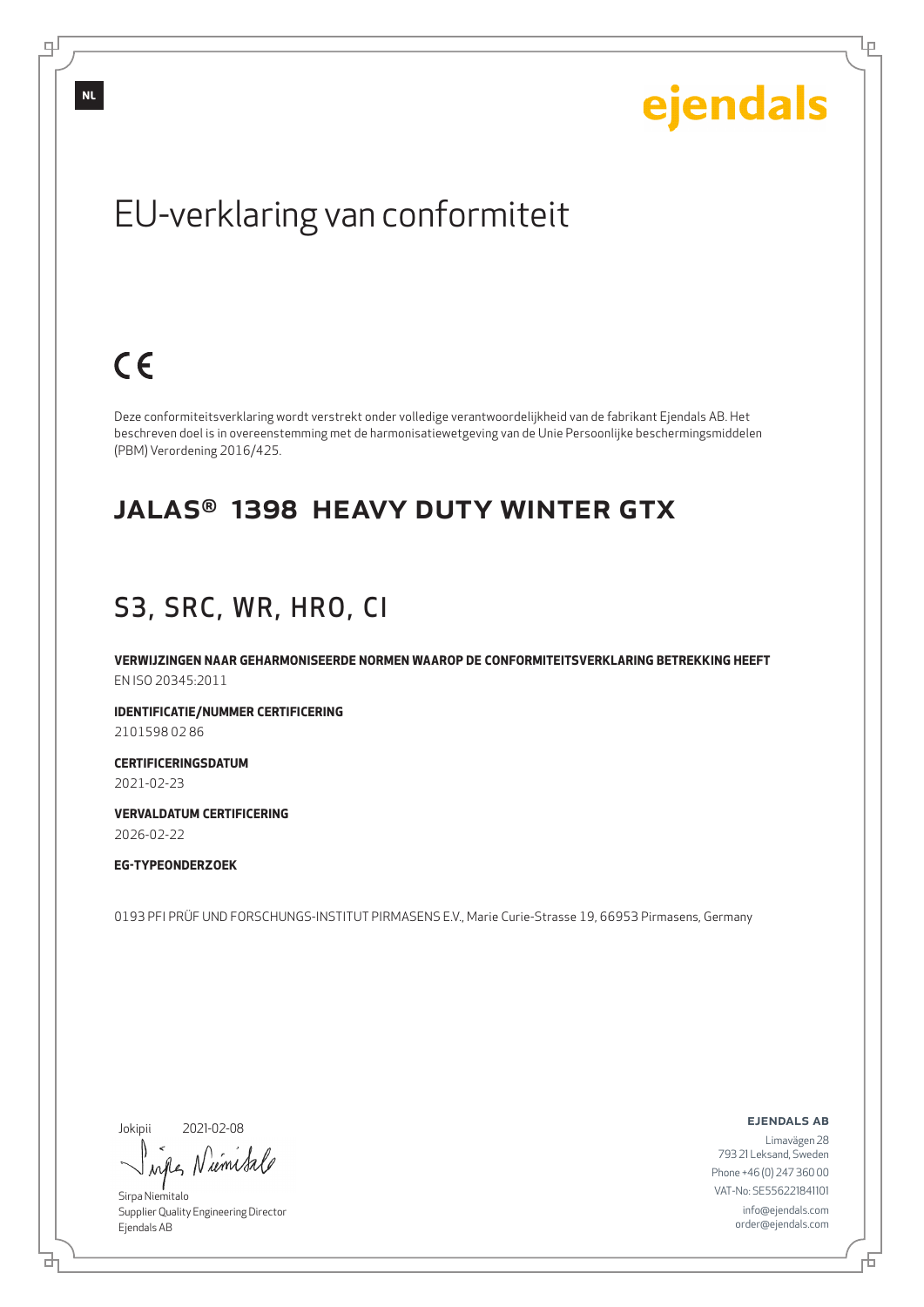### Dichiarazione UE di conformità

## $C \in$

La presente dichiarazione di conformità è rilasciata sotto l'esclusiva responsabilità del fabbricante Ejendals AB. L'oggetto descritto è conforme alla normativa di armonizzazione dell'Unione in materia di Dispositivi di Protezione Individuale (DPI) Regolamento UE 2016/425.

#### JALAS® 1398 HEAVY DUTY WINTER GTX

### S3, SRC, WR, HRO, CI

**RIFERIMENTI ALLE NORME ARMONIZZATE ALLE QUALI SI DICHIARA LA CONFORMITÀ** EN ISO 20345:2011

**IDENTIFICAZIONE/NUMERO DI CERTIFICAZIONE** 2101598 02 86

**DATA DI CERTIFICAZIONE** 2021-02-23

**DATA DI SCADENZA DELLA CERTIFICAZIONE** 2026-02-22

#### **ESAME DI TIPO CE**

0193 PFI PRÜF UND FORSCHUNGS-INSTITUT PIRMASENS E.V., Marie Curie-Strasse 19, 66953 Pirmasens, Germany

Jokipii

브

2021-02-08

wife Niemisa

Sirpa Niemitalo Supplier Quality Engineering Director Ejendals AB

ejendals ab

Б

Limavägen 28 793 21 Leksand, Sweden Phone +46 (0) 247 360 00 VAT-No: SE556221841101 info@ejendals.com order@ejendals.com

₫

**IT**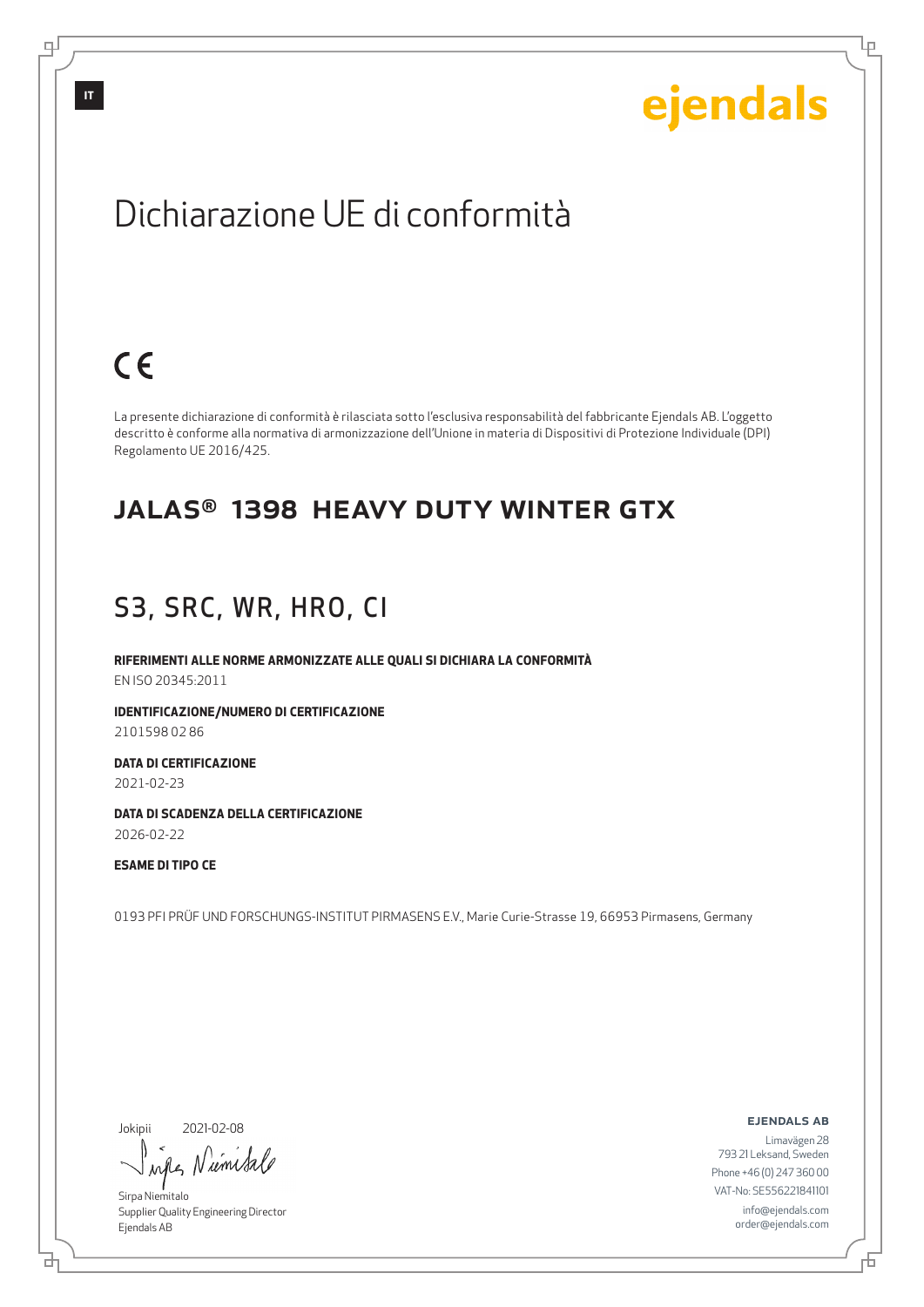Lр

## Deklaracja zgodności UE

## $C \in$

Niniejsza deklaracja zgodności została wydana na wyłączną odpowiedzialność producenta, firmy Ejendals AB. Przedmiot opisany w niniejszej deklaracji jest zgodny z wymaganiami unijnego prawodawstwa harmonizacyjnego, zawartymi w rozporządzeniu EU 2016/425 w sprawie środków ochrony indywidualnej.

#### JALAS® 1398 HEAVY DUTY WINTER GTX

### S3, SRC, WR, HRO, CI

**ODWOŁANIA DO NORM ZHARMONIZOWANYCH, W ODNIESIENIU DO KTÓRYCH DEKLAROWANA JEST ZGODNOŚĆ** EN ISO 20345:2011

**IDENTYFIKACJA/NUMER CERTYFIKATU** 2101598 02 86

**DATA WYSTAWIENIA CERTYFIKATU** 2021-02-23

**DATA WAŻNOŚCI CERTYFIKATU** 2026-02-22

**RODZAJ TESTU WE**

0193 PFI PRÜF UND FORSCHUNGS-INSTITUT PIRMASENS E.V., Marie Curie-Strasse 19, 66953 Pirmasens, Germany

Jokipii

2021-02-08

wife Nimital

Sirpa Niemitalo Supplier Quality Engineering Director Ejendals AB

ejendals ab

Б

Limavägen 28 793 21 Leksand, Sweden Phone +46 (0) 247 360 00 VAT-No: SE556221841101 info@ejendals.com order@ejendals.com

டி

**PL**

브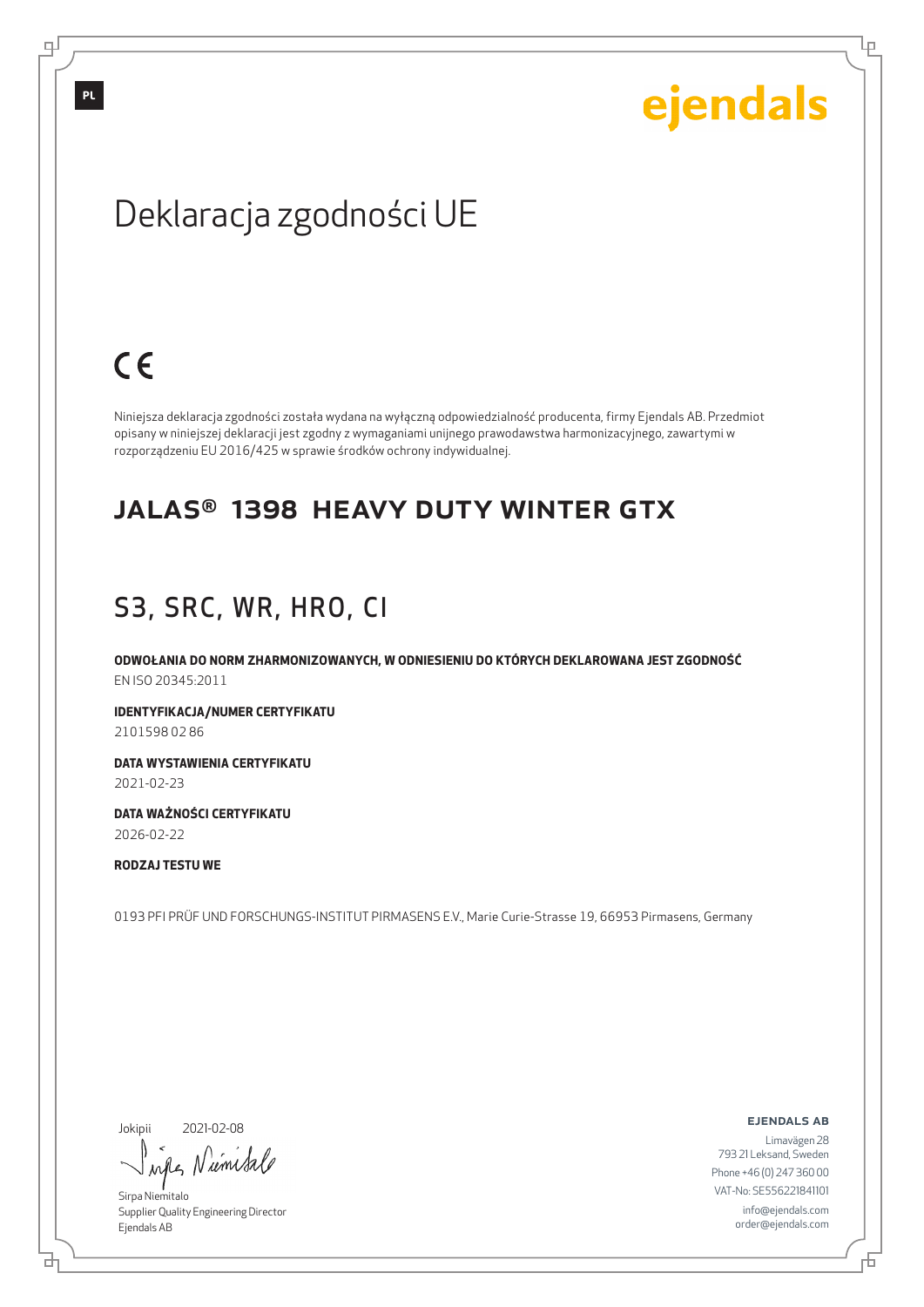Lр

### Declaración UE de conformidad

## $C \in$

Esta declaración de conformidad se publica bajo la responsabilidad exclusiva del fabricante Ejendals AB. El objeto descrito está en conformidad con la legislación de armonización europea sobre equipos de protección personal (PPE) Reglamento UE 2016/425.

#### JALAS® 1398 HEAVY DUTY WINTER GTX

### S3, SRC, WR, HRO, CI

**REFERENCIAS A LAS NORMAS ARMONIZADAS A LAS CUALES SE DECLARA LA CONFORMIDAD** EN ISO 20345:2011

**IDENTIFICACIÓN/NÚMERO DE CERTIFICACIÓN** 2101598 02 86

**FECHA DE CERTIFICACIÓN** 2021-02-23

**FECHA DE CADUCIDAD DE LA CERTIFICACIÓN** 2026-02-22

#### **EXAMEN DE TIPO EC**

0193 PFI PRÜF UND FORSCHUNGS-INSTITUT PIRMASENS E.V., Marie Curie-Strasse 19, 66953 Pirmasens, Germany

Jokipii

브

2021-02-08

wife Niemisa

Sirpa Niemitalo Supplier Quality Engineering Director Ejendals AB

ejendals ab

Limavägen 28 793 21 Leksand, Sweden Phone +46 (0) 247 360 00 VAT-No: SE556221841101 info@ejendals.com order@ejendals.com

டி

**ES**

Б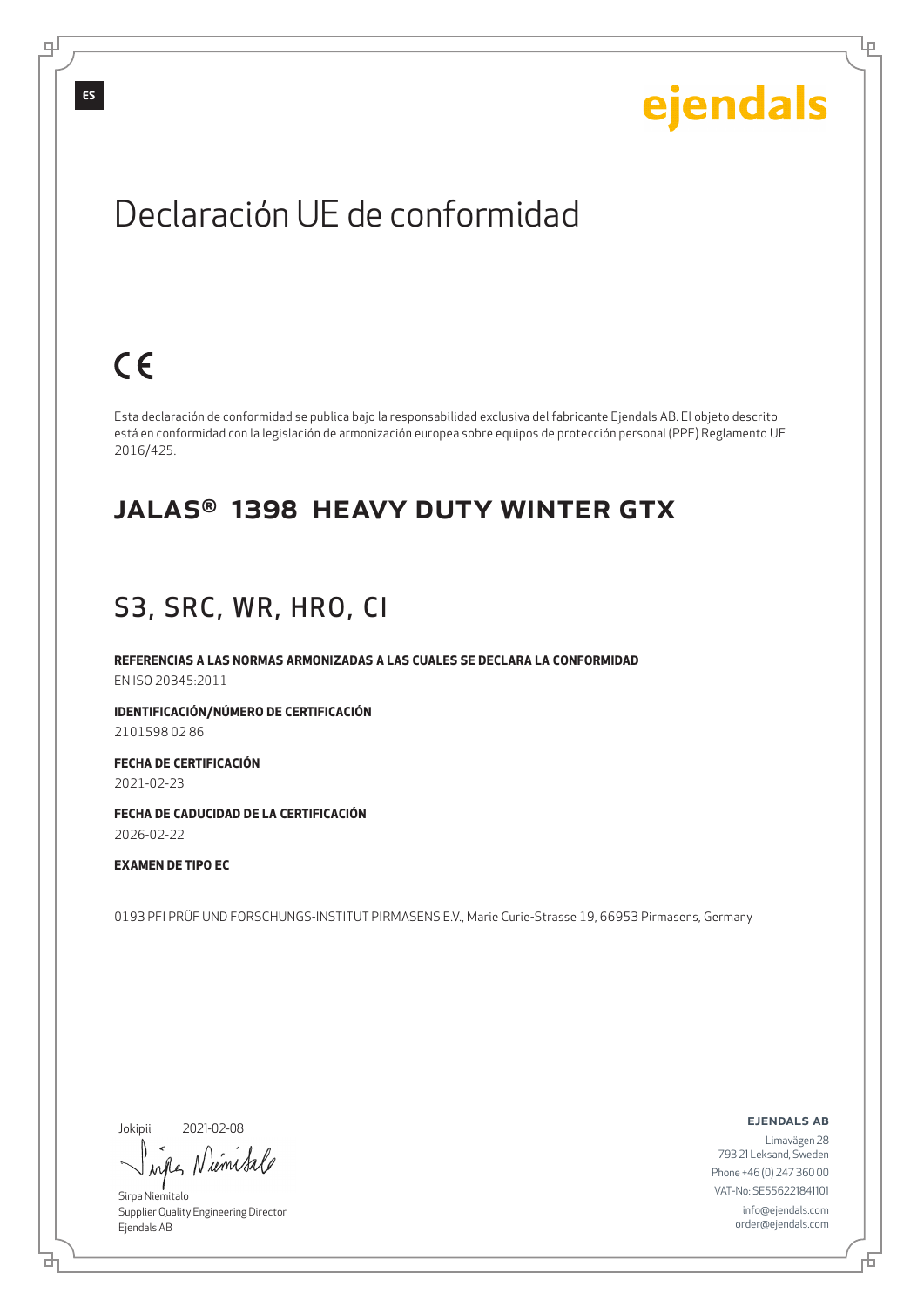# ejendals

Lр

## Prohlášení EU o shodě výrobku

## $C<sub>6</sub>$

Toto prohlášení o shodě se vydává na výhradní odpovědnost výrobce, kterým je Ejendals AB. Popsaný předmět je ve shodě s harmonizačními právními předpisy Unie: nařízením EU 2016/425 o osobních ochranných prostředcích (OOP).

#### JALAS® 1398 HEAVY DUTY WINTER GTX

### S3, SRC, WR, HRO, CI

**ODKAZY NA HARMONIZOVANÉ NORMY, NA JEJICHŽ ZÁKLADĚ SE SHODA PROHLAŠUJE** EN ISO 20345:2011

**OZNAČENÍ/ČÍSLO CERTIFIKACE**

2101598 02 86

**DATUM CERTIFIKACE** 2021-02-23

**DATUM KONCE PLATNOSTI CERTIFIKACE** 2026-02-22

#### **TYPOVÁ ZKOUŠKA ES**

0193 PFI PRÜF UND FORSCHUNGS-INSTITUT PIRMASENS E.V., Marie Curie-Strasse 19, 66953 Pirmasens, Germany

Jokipii

브

2021-02-08

wifes Niemisa

Sirpa Niemitalo Supplier Quality Engineering Director Ejendals AB

ejendals ab

Б

Limavägen 28 793 21 Leksand, Sweden Phone +46 (0) 247 360 00 VAT-No: SE556221841101 info@ejendals.com order@ejendals.com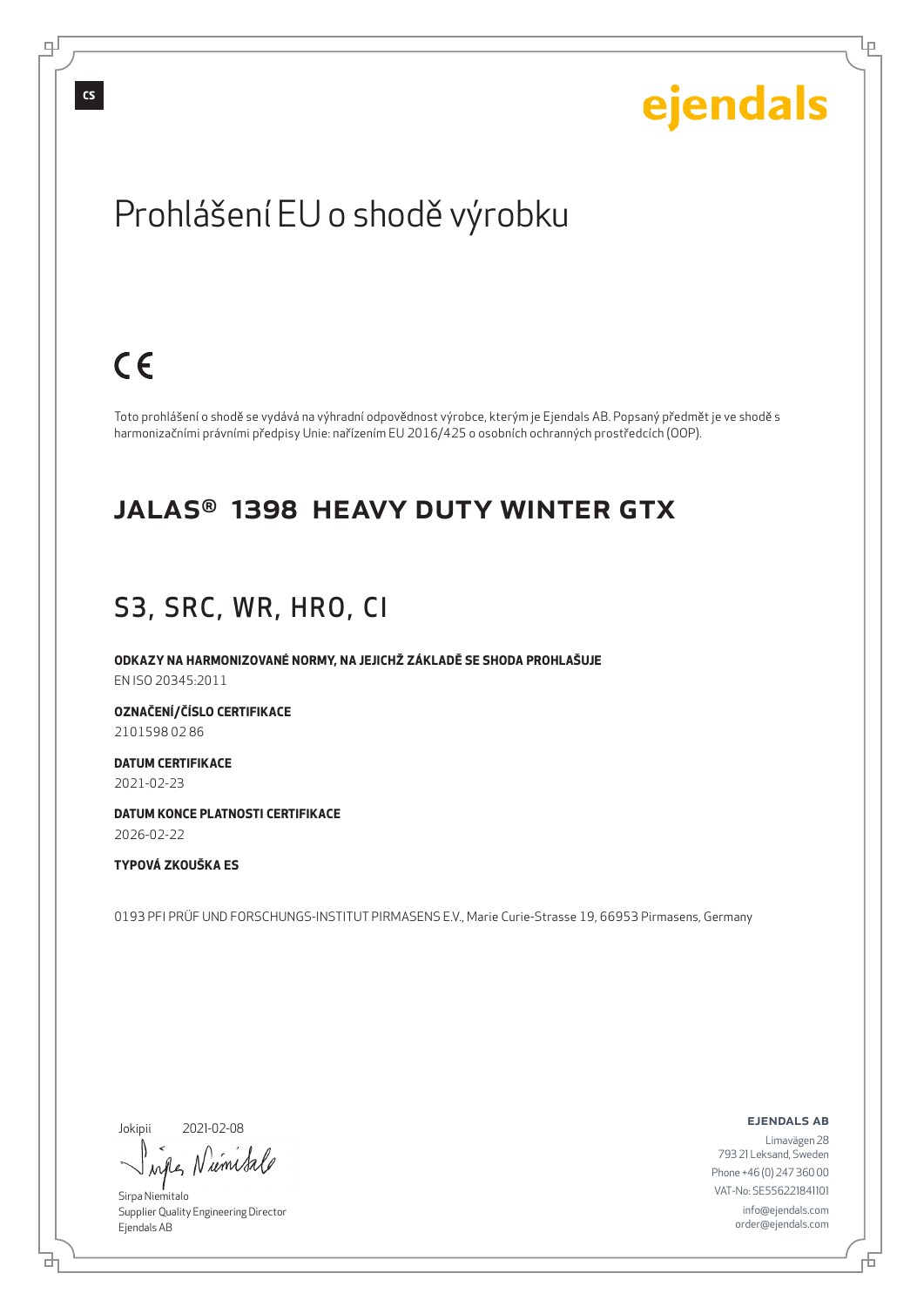## EU-megfelelőségi nyilatkozat

## $C \in$

Ezt a megfelelőségi nyilatkozatot a gyártó, az Ejendals AB kizárólagos felelősségvállalása mellett bocsátják ki. A leírt tárgy megfelel az egyéni védőeszközökre vonatkozó tagállami jogszabályok harmonizásáról szóló (EU) 2016/425-ös rendelet rendelkezéseinek.

#### JALAS® 1398 HEAVY DUTY WINTER GTX

### S3, SRC, WR, HRO, CI

**HIVATKOZVA A HARMONIZÁLT SZABVÁNYOKRA, AMELYEKRE A MEGFELELŐSÉGI NYILATKOZAT VONATKOZIK** EN ISO 20345:2011

**TANÚSÍTÁS AZONOSÍTÓ-/SORSZÁMA** 2101598 02 86

**TANÚSÍTÁS DÁTUMA** 2021-02-23

**TANÚSÍTÁS LEJÁRATA** 2026-02-22

**EC TÍPUSÚ VIZSGÁLAT**

0193 PFI PRÜF UND FORSCHUNGS-INSTITUT PIRMASENS E.V., Marie Curie-Strasse 19, 66953 Pirmasens, Germany

Jokipii

브

2021-02-08

wife Niemisa

Sirpa Niemitalo Supplier Quality Engineering Director Ejendals AB

ejendals ab

Б

Limavägen 28 793 21 Leksand, Sweden Phone +46 (0) 247 360 00 VAT-No: SE556221841101 info@ejendals.com order@ejendals.com

டி

**HU**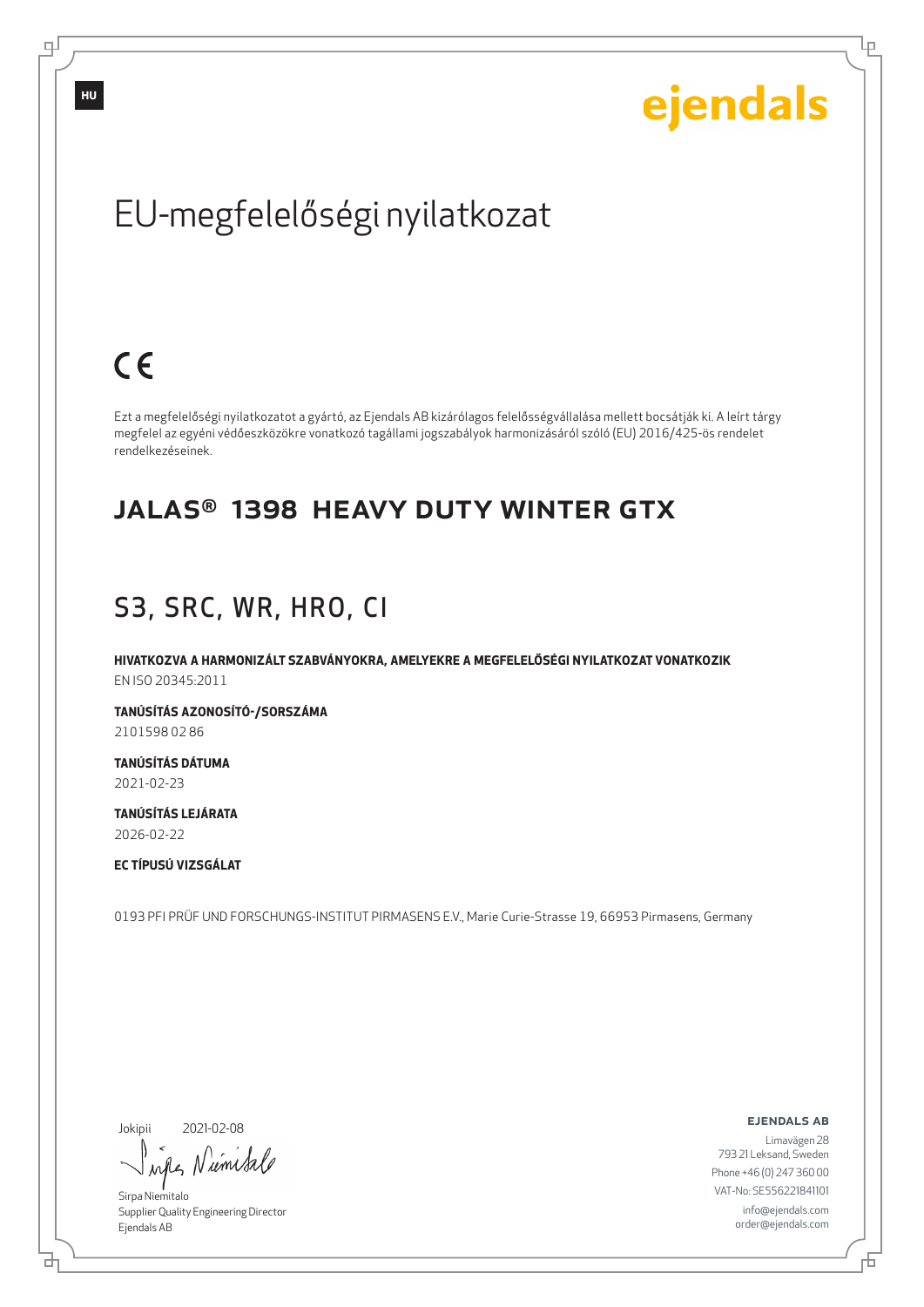### EL vastavusdeklaratsiooni kohta

### $C<sub>6</sub>$

See vastavusdeklaratsioon on välja antud tootja Ejendals AB ainuvastutusel. Kirjeldatud toode vastab liidu ühtlustamisõigusaktide isikukaitsevahendite (PPE) määrusele EU 2016/425.

#### JALAS® 1398 HEAVY DUTY WINTER GTX

### S3, SRC, WR, HRO, CI

**VIITED ÜHTLUSTATUD STANDARDITELE, MILLE SUHTES KOHALDATAKSE VASTAVUSDEKLARATSIOONI** EN ISO 20345:2011

**SERTIFIKAADI ID/NUMBER** 2101598 02 86

**SERTIFITSEERIMISKUUPÄEV** 2021-02-23

**SERTIFIKAADI AEGUMISKUUPÄEV** 2026-02-22

**EC-TÜÜPI KONTROLL**

0193 PFI PRÜF UND FORSCHUNGS-INSTITUT PIRMASENS E.V., Marie Curie-Strasse 19, 66953 Pirmasens, Germany

Jokipii

브

2021-02-08

wife Niemisa

Sirpa Niemitalo Supplier Quality Engineering Director Ejendals AB

ejendals ab

Б

Limavägen 28 793 21 Leksand, Sweden Phone +46 (0) 247 360 00 VAT-No: SE556221841101 info@ejendals.com order@ejendals.com

டி

**ET**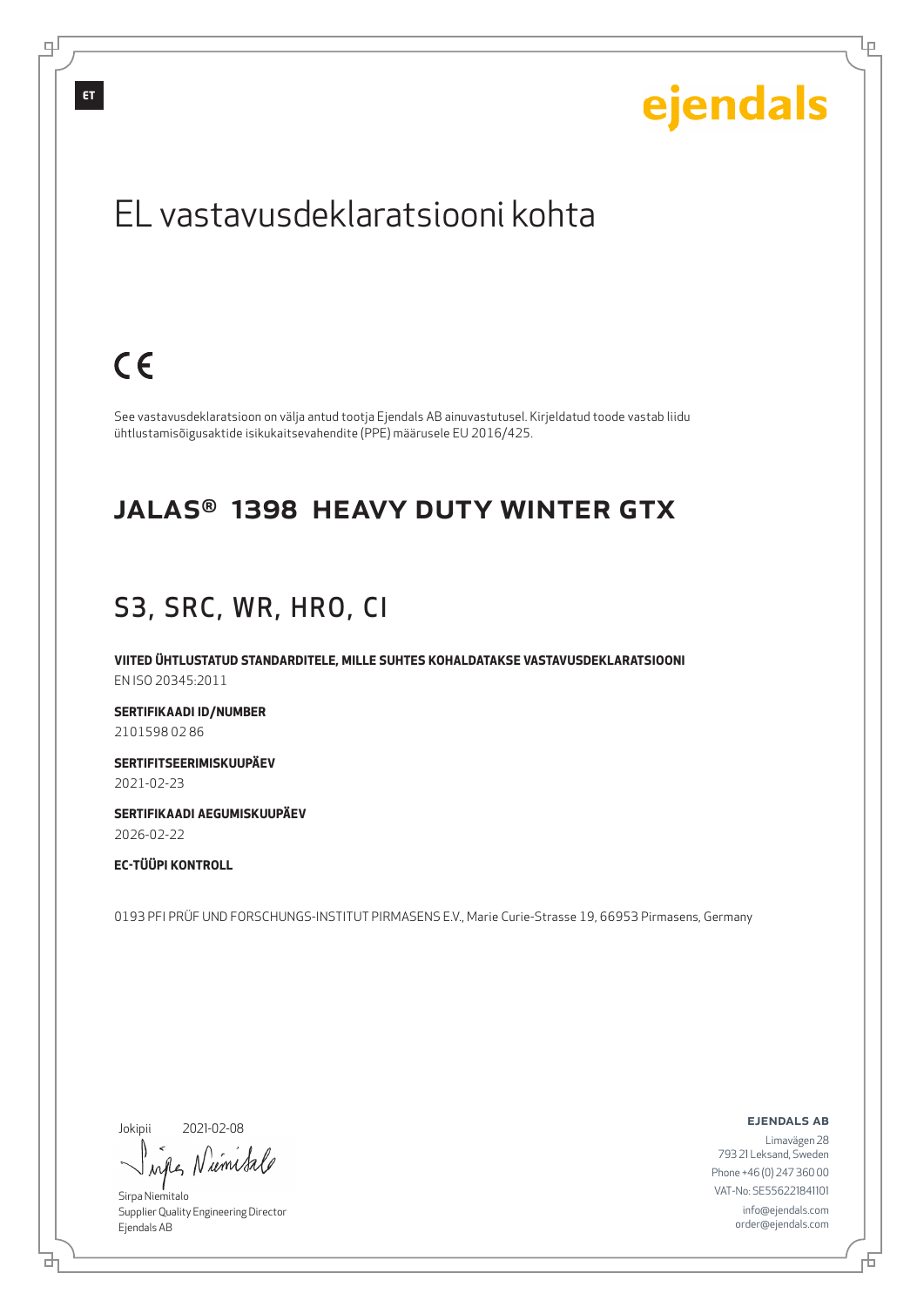Lр

## Declaração UE de conformidade

### $C \in$

Esta declaração de conformidade é emitida sob a exclusiva responsabilidade do fabricante, a Ejendals AB. O objeto descrito encontra-se em conformidade com a legislação de harmonização da União, o Regulamento da UE 2016/425 relativo a Equipamento de Proteção Individual (EPI).

#### JALAS® 1398 HEAVY DUTY WINTER GTX

#### S3, SRC, WR, HRO, CI

**REFERÊNCIAS A NORMAS HARMONIZADAS COM AS QUAIS SE DECLARA CONFORMIDADE** EN ISO 20345:2011

**IDENTIFICAÇÃO/NÚMERO DA CERTIFICAÇÃO** 2101598 02 86

**DATA DA CERTIFICAÇÃO**

2021-02-23

**DATA DE EXPIRAÇÃO DA CERTIFICAÇÃO** 2026-02-22

#### **EXAMINAÇÃO TIPO EC**

0193 PFI PRÜF UND FORSCHUNGS-INSTITUT PIRMASENS E.V., Marie Curie-Strasse 19, 66953 Pirmasens, Germany

Jokipii

브

2021-02-08

wife Numita

Sirpa Niemitalo Supplier Quality Engineering Director Ejendals AB

ejendals ab

Б

Limavägen 28 793 21 Leksand, Sweden Phone +46 (0) 247 360 00 VAT-No: SE556221841101 info@ejendals.com order@ejendals.com

டி

**PT**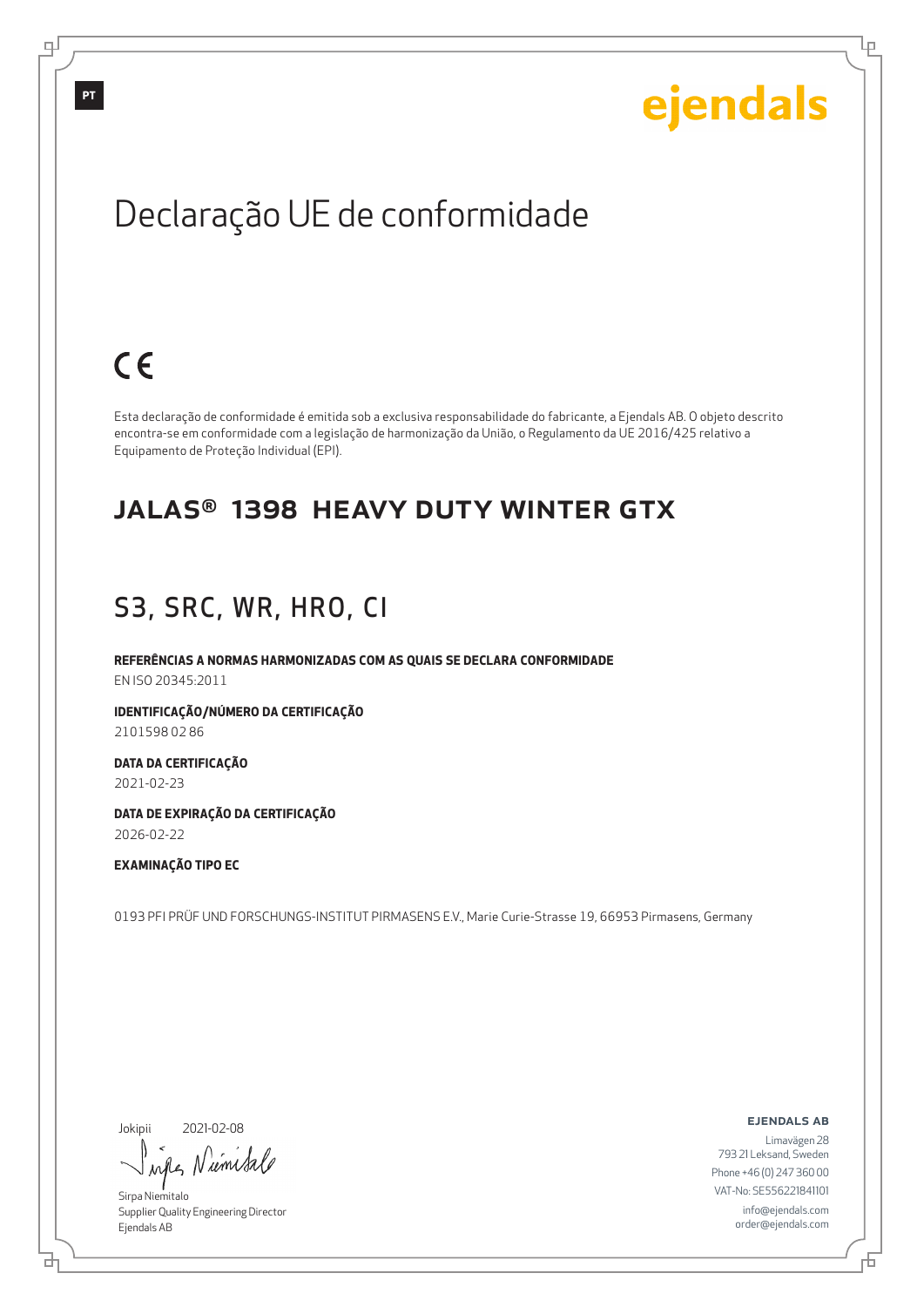Lр

## Declaraţie UE privind conformitatea

## $C \in$

Această declaraţie de conformitate este emisă în condiţiile responsabilităţii exclusive a producătorului Ejendals AB. Obiectul descris este în conformitate cu Regulamentul PPE UE 2016/425, referitor la echipamentele de protecţie personală (Personal Protective Equipment – PPE), din cadrul legislaţiei de armonizare a Uniunii.

#### JALAS® 1398 HEAVY DUTY WINTER GTX

### S3, SRC, WR, HRO, CI

**TRIMITERI LA STANDARDELE ARMONIZATE CU CARE ESTE DECLARATĂ CONFORMITATEA** EN ISO 20345:2011

**IDENTIFICARE/NUMĂR DE CERTIFICARE**

2101598 02 86

**DATA CERTIFICĂRII** 2021-02-23

**DATA DE EXPIRARE A CERTIFICĂRII** 2026-02-22

#### **EXAMINARE TIP EC**

0193 PFI PRÜF UND FORSCHUNGS-INSTITUT PIRMASENS E.V., Marie Curie-Strasse 19, 66953 Pirmasens, Germany

Jokipii

б

2021-02-08

wife Numita

Sirpa Niemitalo Supplier Quality Engineering Director Ejendals AB

ejendals ab

Б

Limavägen 28 793 21 Leksand, Sweden Phone +46 (0) 247 360 00 VAT-No: SE556221841101 info@ejendals.com order@ejendals.com

டி

**RO**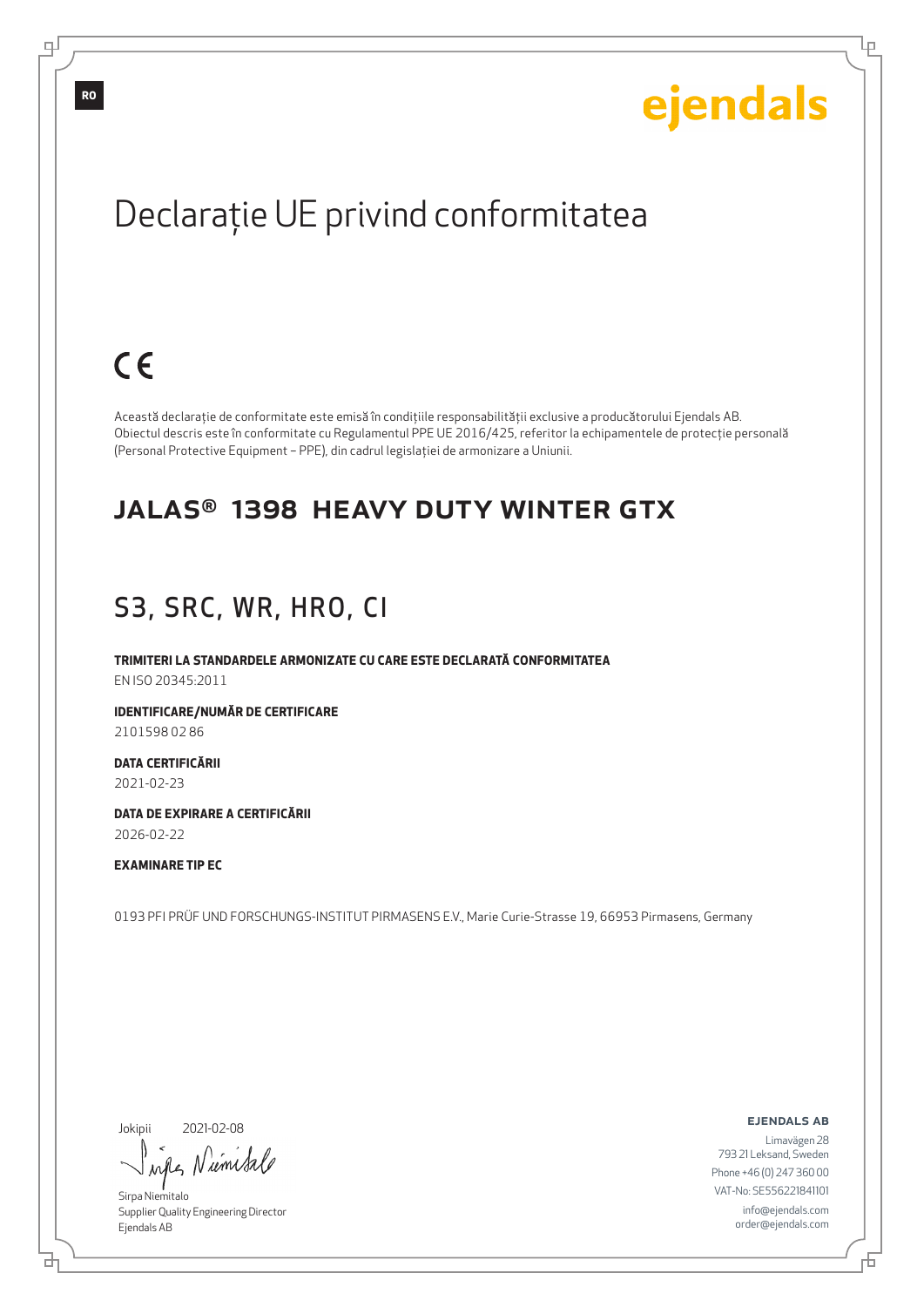Ļμ

### AB Uygunluk beyanı

### $C<sub>6</sub>$

Bu uygunluk beyanı, üretici Ejendals AB'nin yegane sorumluluğu altında yayımlanır. Açıklanan ürün, Birlik uyum yasası Kişisel Koruyucu Donanım (KKD) Direktifi EU 2016/425 sayılı AB Yönetmeliği ile uyumludur.

#### JALAS® 1398 HEAVY DUTY WINTER GTX

### S3, SRC, WR, HRO, CI

**UYGUNLUĞUN BEYAN EDILDIĞI UYUMLU STANDARTLAR IÇIN REFERANSLAR** EN ISO 20345:2011

**KIMLIK/SERTIFIKA NUMARASI**

2101598 02 86

**SERTIFIKA TARIHI** 2021-02-23

**SERTIFIKA BITIŞ TARIHI** 2026-02-22

**EC TİP İNCELEMESİ**

0193 PFI PRÜF UND FORSCHUNGS-INSTITUT PIRMASENS E.V., Marie Curie-Strasse 19, 66953 Pirmasens, Germany

Jokipii

브

2021-02-08

wifes Numitale

Sirpa Niemitalo Supplier Quality Engineering Director Ejendals AB

ejendals ab

Limavägen 28 793 21 Leksand, Sweden Phone +46 (0) 247 360 00 VAT-No: SE556221841101 info@ejendals.com order@ejendals.com

டி

**TR**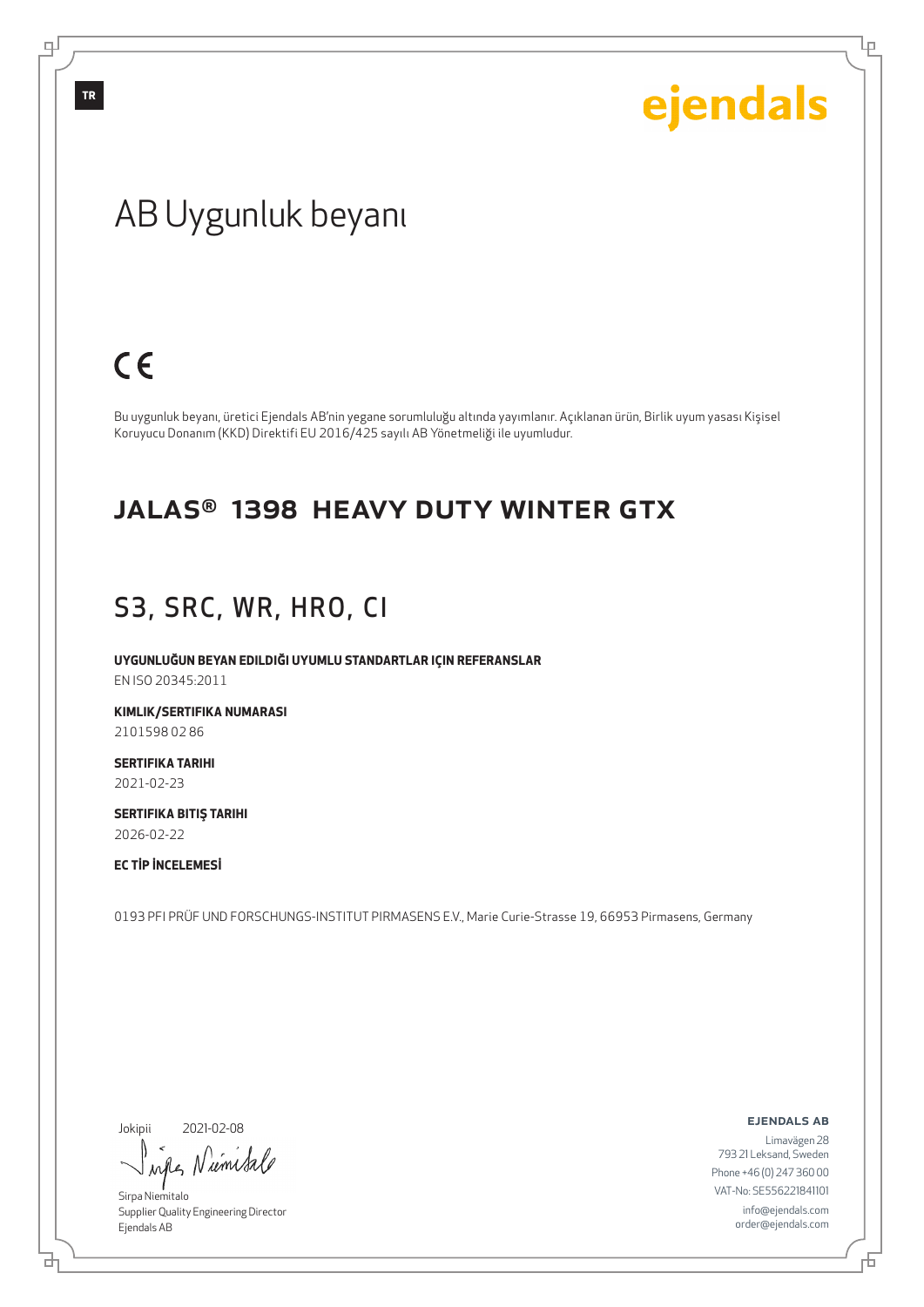Lр

### Vyhlásenie o zhode EÚ

## $C \in$

Toto vyhlásenie o zhode sa vydáva výlučne na zodpovednosť výrobcu Ejendals AB. Uvedený predmet vyhlásenia je v zhode s príslušnými harmonizačnými právnymi predpismi Únie Nariadenie EÚ 2016/425 o ochrane osobných ochranných prostriedkov (OOP).

#### JALAS® 1398 HEAVY DUTY WINTER GTX

### S3, SRC, WR, HRO, CI

**ODKAZY NA HARMONIZOVANÉ NORMY, NA ZÁKLADE KTORÝCH BOLA VYHLÁSENÁ ZHODA** EN ISO 20345:2011

**IDENTIFIKÁCIA/ČÍSLO CERTIFIKÁCIE** 2101598 02 86

**DÁTUM CERTIFIKÁCIE**

2021-02-23

**DÁTUM UPLYNUTIA PLATNOSTI CERTIFIKÁTU** 2026-02-22

#### **SKÚŠKA TYPU ES**

0193 PFI PRÜF UND FORSCHUNGS-INSTITUT PIRMASENS E.V., Marie Curie-Strasse 19, 66953 Pirmasens, Germany

Jokipii

브

2021-02-08

wife Numital

Sirpa Niemitalo Supplier Quality Engineering Director Ejendals AB

ejendals ab

Б

Limavägen 28 793 21 Leksand, Sweden Phone +46 (0) 247 360 00 VAT-No: SE556221841101 info@ejendals.com order@ejendals.com

டி

**SK**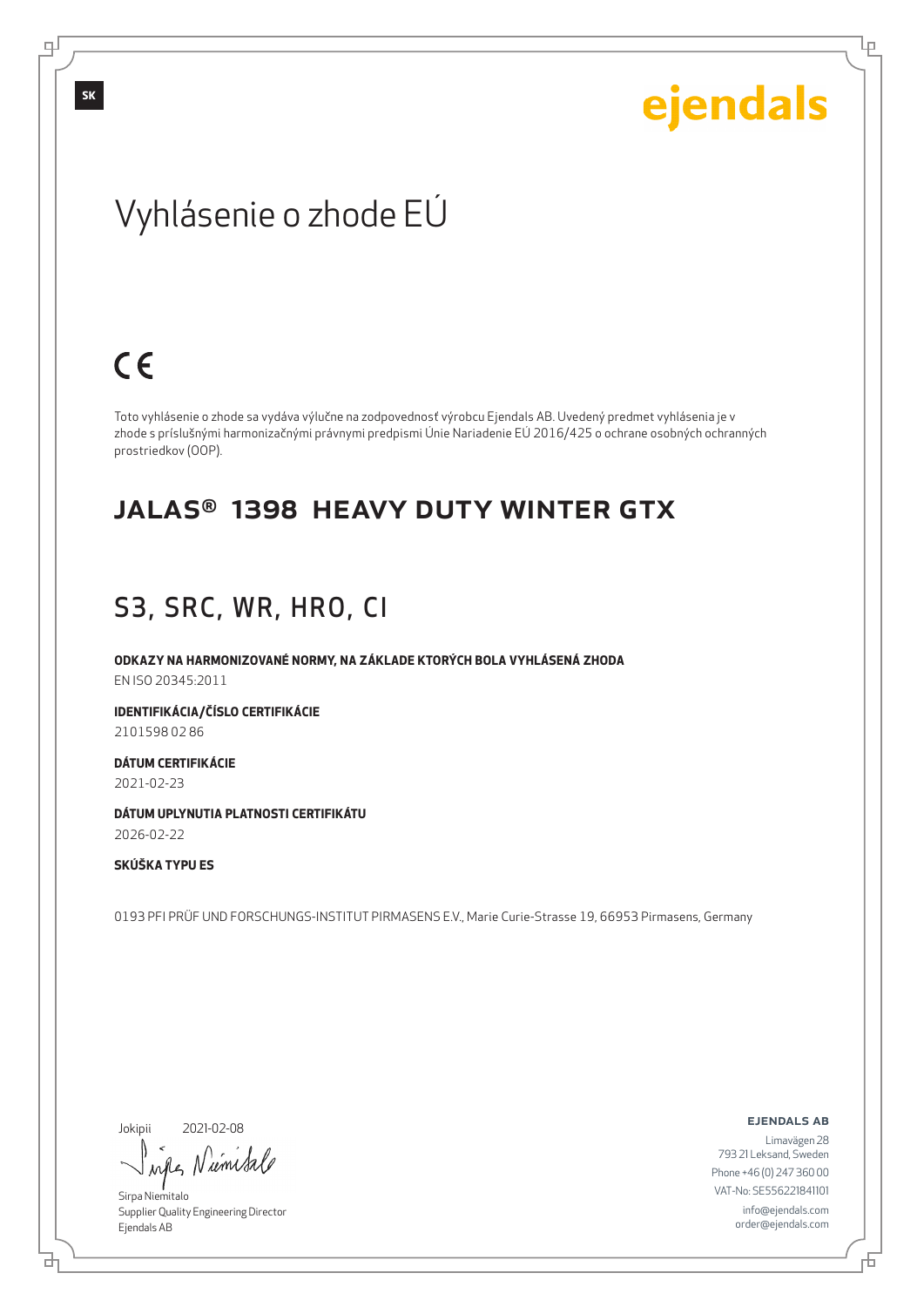Ļμ

## Izjava ES o skladnosti izdelka

### $C<sub>6</sub>$

Ta izjava o skladnosti je izdana z izključno odgovornostjo proizvajalca Ejendals AB. Opisani izdelek je skladen z usklajeno zakonodajo Unije na podlagi Uredbe o osebni varovalni opremi (OVO) EU 2016/425.

#### JALAS® 1398 HEAVY DUTY WINTER GTX

### S3, SRC, WR, HRO, CI

**NAVEDBA USKLAJENEGA STANDARDA, NA KATEREGA SE NANAŠA IZJAVA O SKLADNOSTI** EN ISO 20345:2011

**IDENTIFIKACIJA/ŠTEVILKA POTRDILA** 2101598 02 86

**DATUM IZDAJE POTRDILA** 2021-02-23

**ROK VELJAVNOSTI POTRDILA** 2026-02-22

**ES-PREGLED TIPA**

0193 PFI PRÜF UND FORSCHUNGS-INSTITUT PIRMASENS E.V., Marie Curie-Strasse 19, 66953 Pirmasens, Germany

Jokipii

브

2021-02-08

wifes Niemisa

Sirpa Niemitalo Supplier Quality Engineering Director Ejendals AB

ejendals ab

Limavägen 28 793 21 Leksand, Sweden Phone +46 (0) 247 360 00 VAT-No: SE556221841101 info@ejendals.com order@ejendals.com

டி

**SL**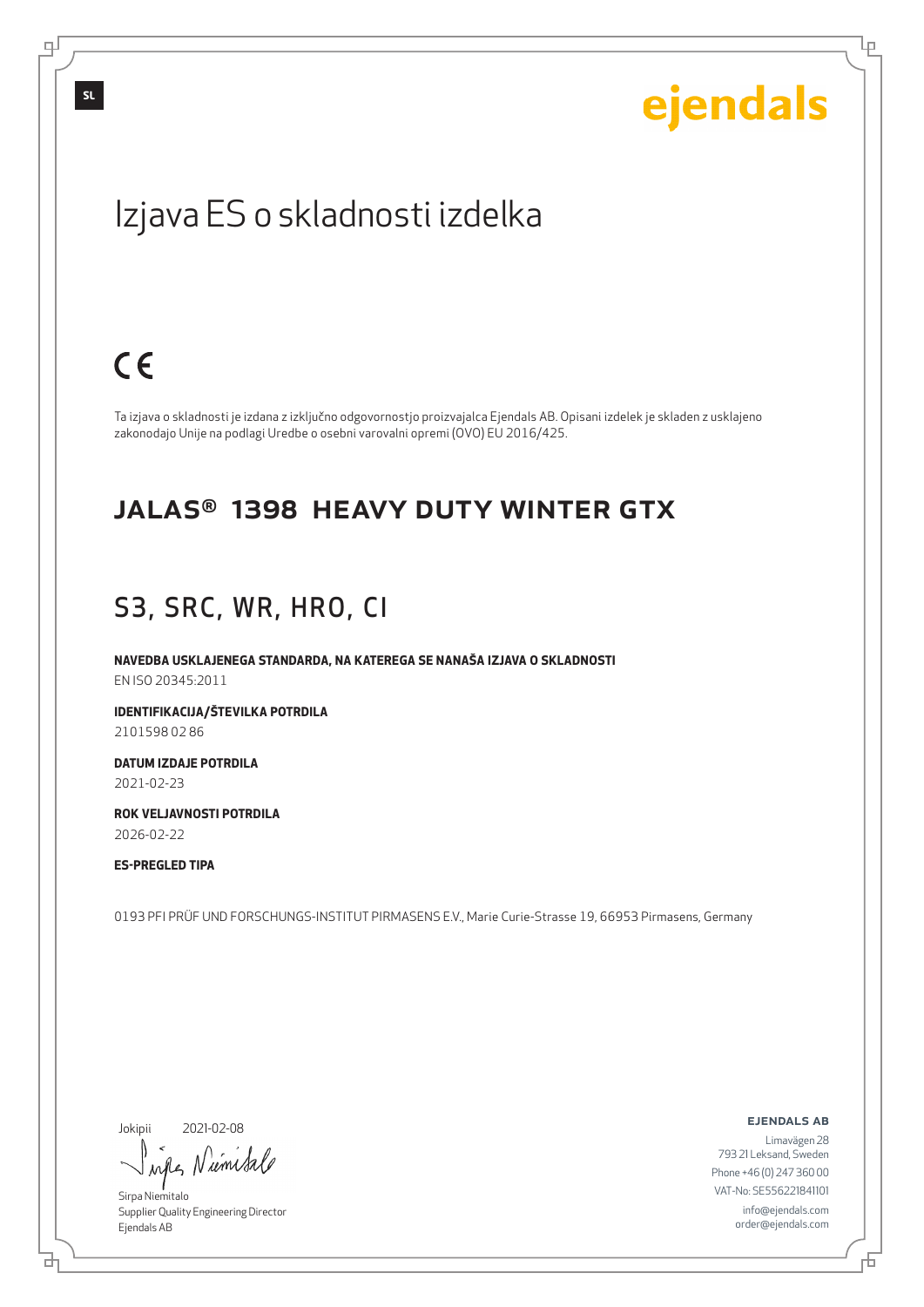ejendals

Ļμ

### ES atitikties deklaracija

### $C<sub>6</sub>$

Ši atitikties deklaracija pateikiama tik gamintojo "Ejendals AB" atsakomybe. Nurodytas objektas atitinka Sąjungos derinamųjų teisės aktų asmeninių apsaugos priemonių reglamentą ES 2016/425.

#### JALAS® 1398 HEAVY DUTY WINTER GTX

#### S3, SRC, WR, HRO, CI

**NUORODOS Į SUDERINTUS STANDARTUS, KURIAIS REMIANTIS DEKLARUOJAMA ATITIKTIS** EN ISO 20345:2011

**IDENTIFIKAVIMAS / SERTIFIKAVIMO NUMERIS**

2101598 02 86

**SERTIFIKAVIMO DATA** 2021-02-23

**SERTIFIKATO GALIOJIMO PABAIGOS DATA**

2026-02-22

#### **EB TIPO TYRIMAS**

0193 PFI PRÜF UND FORSCHUNGS-INSTITUT PIRMASENS E.V., Marie Curie-Strasse 19, 66953 Pirmasens, Germany

Jokipii

브

2021-02-08

wife Numital

Sirpa Niemitalo Supplier Quality Engineering Director Ejendals AB

ejendals ab

Limavägen 28 793 21 Leksand, Sweden Phone +46 (0) 247 360 00 VAT-No: SE556221841101 info@ejendals.com order@ejendals.com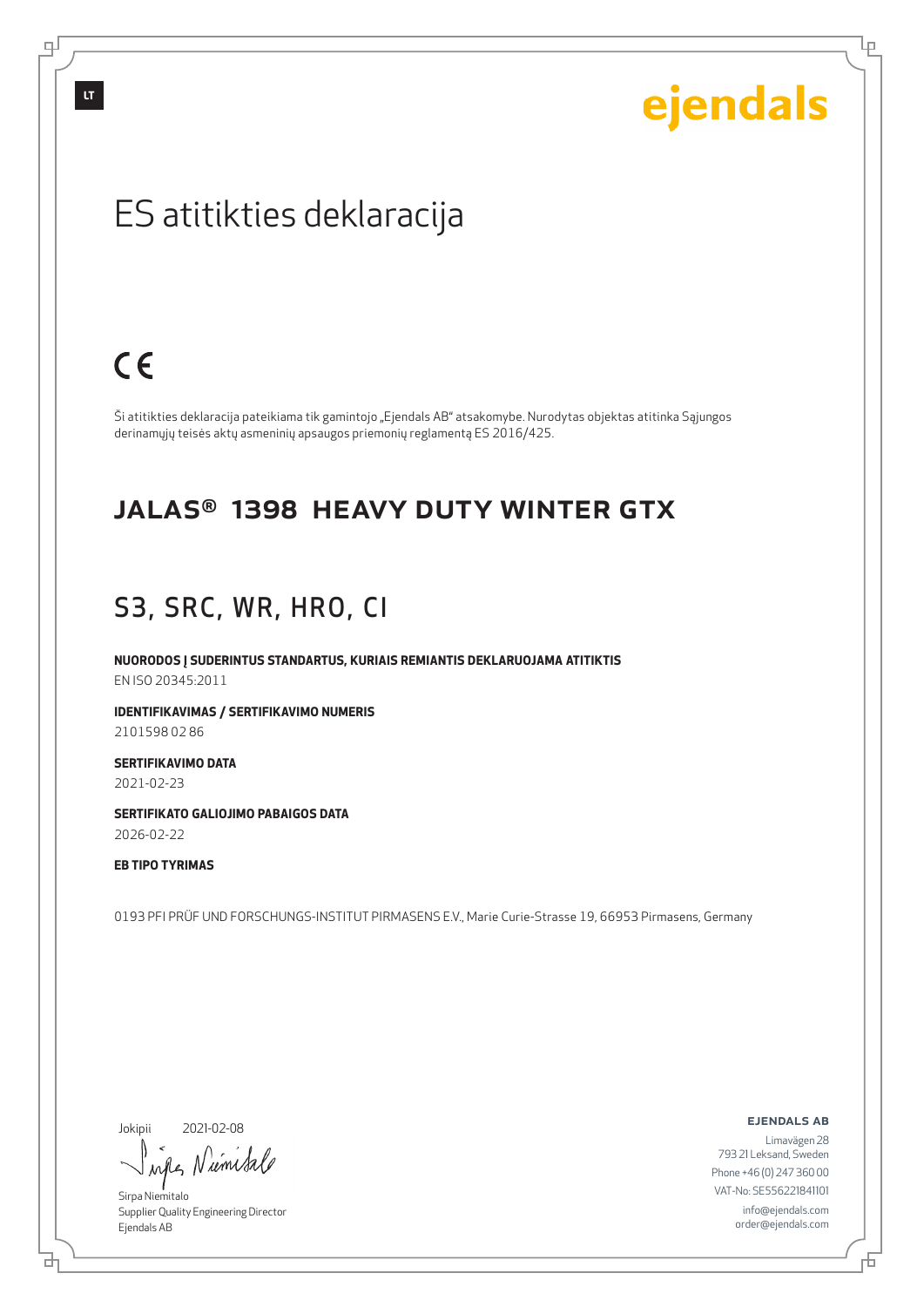# ejendals

Lр

## ES deklarācija par atbilstību

## $C<sub>6</sub>$

Par šīs atbilstības deklarācijas izsniegšanu pilnībā ir atbildīgs ražotājs Ejendals AB. Aprakstītais objekts atbilst vienotās likumu saskaņošanas regulai ES 2016/425 par individuālajiem aizsardzības līdzekļiem (IAL).

#### JALAS® 1398 HEAVY DUTY WINTER GTX

### S3, SRC, WR, HRO, CI

**ATSAUCES UZ HARMONIZĒTAJIEM STANDARTIEM, ATBILSTĪBA KURIEM TIEK APLIECINĀTA** EN ISO 20345:2011

**SERTIFIKĀTA IDENTIFIKATORS/NUMURS**

2101598 02 86

**SERTIFIKĀTA DATUMS** 2021-02-23

**SERTIFIKĀTA DERĪGUMA TERMIŅŠ** 2026-02-22

#### **EK TIPA PĀRBAUDE**

0193 PFI PRÜF UND FORSCHUNGS-INSTITUT PIRMASENS E.V., Marie Curie-Strasse 19, 66953 Pirmasens, Germany

#### Jokipii

브

2021-02-08

wife Niemisa

Sirpa Niemitalo Supplier Quality Engineering Director Ejendals AB

#### ejendals ab

Б

Limavägen 28 793 21 Leksand, Sweden Phone +46 (0) 247 360 00 VAT-No: SE556221841101 info@ejendals.com order@ejendals.com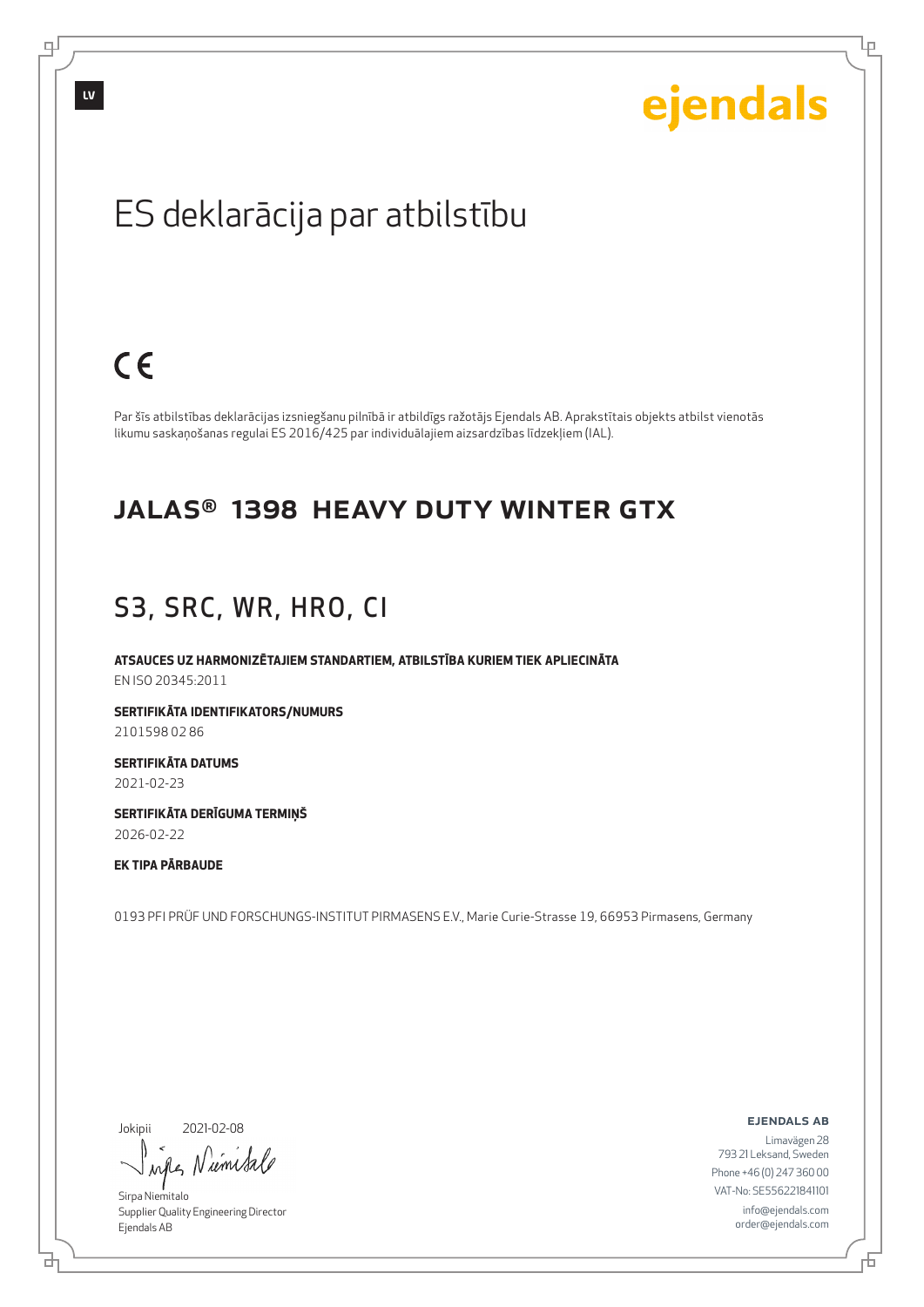Lр

### ЕС декларация за съответствие

## $C \in$

Настоящата декларация за съответствие е издадена на отговорността на производителя Ejendals AB. Предметът на декларацията е в съответствие със законодателството на Съюза за хармонизация относно личните предпазни средства (ЛПС), Регламент (ЕС) 2016/425.

### JALAS® 1398 HEAVY DUTY WINTER GTX

#### S3, SRC, WR, HRO, CI

**ПОЗОВАВАНИЯ СЕ ХАРМОНИЗИРАНИ СТАНДАРТИ, ЗА КОИТО СЕ ДЕКЛАРИРА СЪОТВЕТСТВИЕ** EN ISO 20345:2011

**ИДЕНТИФИКАЦИЯ/НОМЕР НА СЕРТИФИКАТА** 2101598 02 86

**ДАТА НА ИЗДАВАНЕ НА СЕРТИФИКАТА 2021-02-23**

**ДАТА НА ВАЛИДНОСТ НА СЕРТИФИКАТА 2026-02-22**

**ЕО ИЗПИТВАНЕ НА ТИПА**

0193 PFI PRÜF UND FORSCHUNGS-INSTITUT PIRMASENS E.V., Marie Curie-Strasse 19, 66953 Pirmasens, Germany

Jokipii

б

2021-02-08

wifes Niemisa

Sirpa Niemitalo Supplier Quality Engineering Director Ejendals AB

ejendals ab

Б

Limavägen 28 793 21 Leksand, Sweden Phone +46 (0) 247 360 00 VAT-No: SE556221841101 info@ejendals.com order@ejendals.com

டி

**BG**